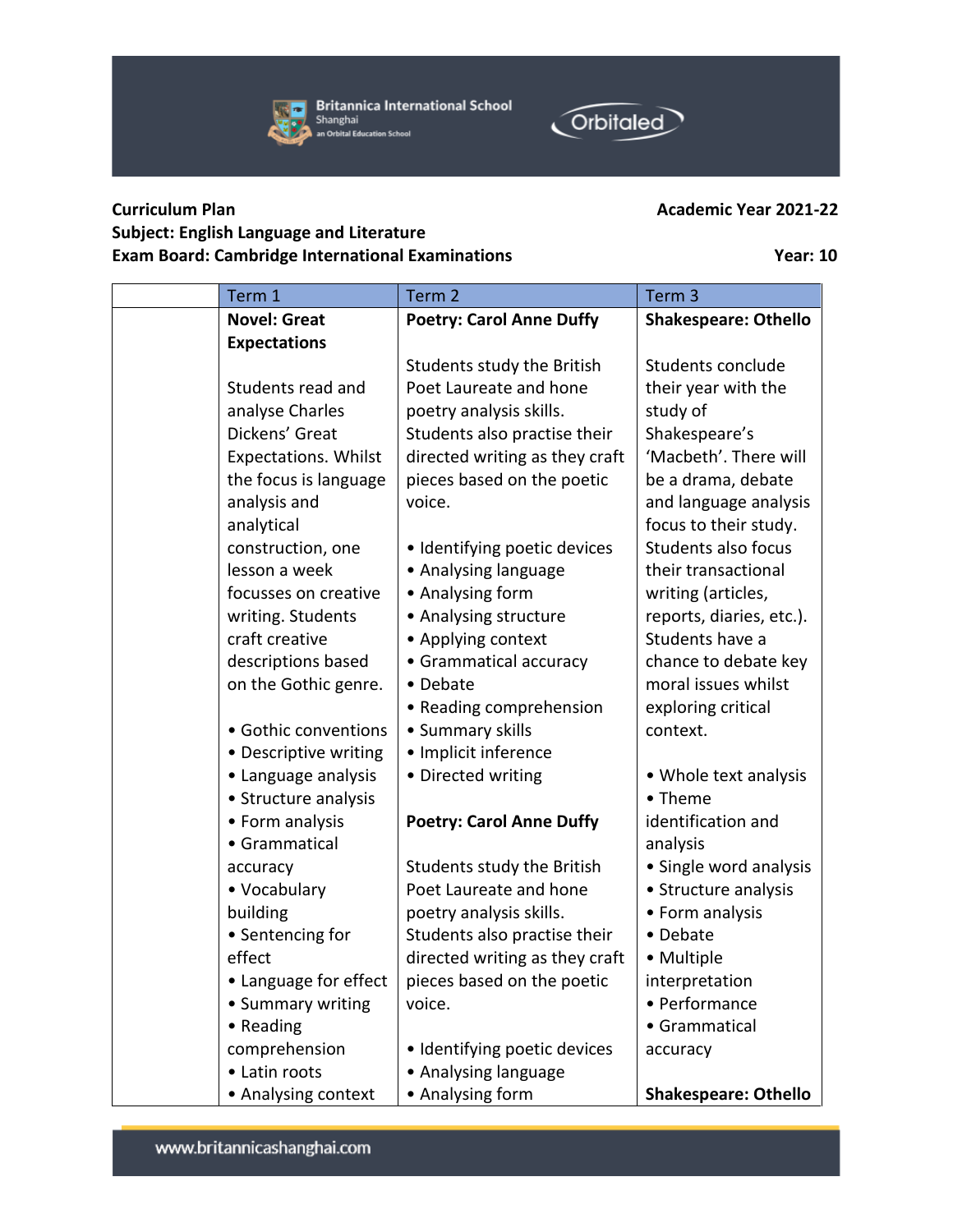

**Strict Britannica International School**<br>Shanghai<br>**All An Orbital Education School** 



|            | <b>Descriptive and</b><br><b>Narrative Writing</b><br>Students learn a<br>range of narrative<br>and descriptive<br>writing techniques<br>• Sentence structure<br>• Literary devices<br>• Sensory language<br>High level<br>$\bullet$<br>vocabulary<br>Characterisation<br>$\bullet$<br>Setting<br>٠<br>Exposition and<br>climax | • Analysing structure<br>• Applying context<br>• Grammatical accuracy<br>• Debate<br>• Reading comprehension<br>• Summary skills<br>· Implicit inference<br>• Directed writing | Students conclude<br>their year with the<br>study of<br>Shakespeare's<br>'Macbeth'. There will<br>be a drama, debate<br>and language analysis<br>focus to their study.<br>Students also focus<br>their transactional<br>writing (articles,<br>reports, diaries, etc.).<br>Students have a<br>chance to debate key<br>moral issues whilst<br>exploring critical<br>context. |
|------------|---------------------------------------------------------------------------------------------------------------------------------------------------------------------------------------------------------------------------------------------------------------------------------------------------------------------------------|--------------------------------------------------------------------------------------------------------------------------------------------------------------------------------|----------------------------------------------------------------------------------------------------------------------------------------------------------------------------------------------------------------------------------------------------------------------------------------------------------------------------------------------------------------------------|
| Assessment | End of Unit<br>$\bullet$<br><b>Tests</b><br>Multiple<br>Choice<br>Quizzes                                                                                                                                                                                                                                                       | End of Unit Test/<br>$\bullet$<br>Mock Exam<br><b>Multiple Choice</b><br>Quizzes<br><b>Extended Writing</b>                                                                    | • Whole text analysis<br>• Theme<br>identification and<br>analysis<br>• Single word analysis<br>• Structure analysis<br>• Form analysis<br>• Debate<br>• Multiple<br>interpretation<br>• Performance<br>• Grammatical<br>accuracy<br>2 <sup>nd</sup> Mock<br>$\bullet$<br>Exam $/$<br><b>External Exam</b><br>Multiple<br>Choice                                           |
|            | Extended<br>Writing                                                                                                                                                                                                                                                                                                             |                                                                                                                                                                                | Quizzes                                                                                                                                                                                                                                                                                                                                                                    |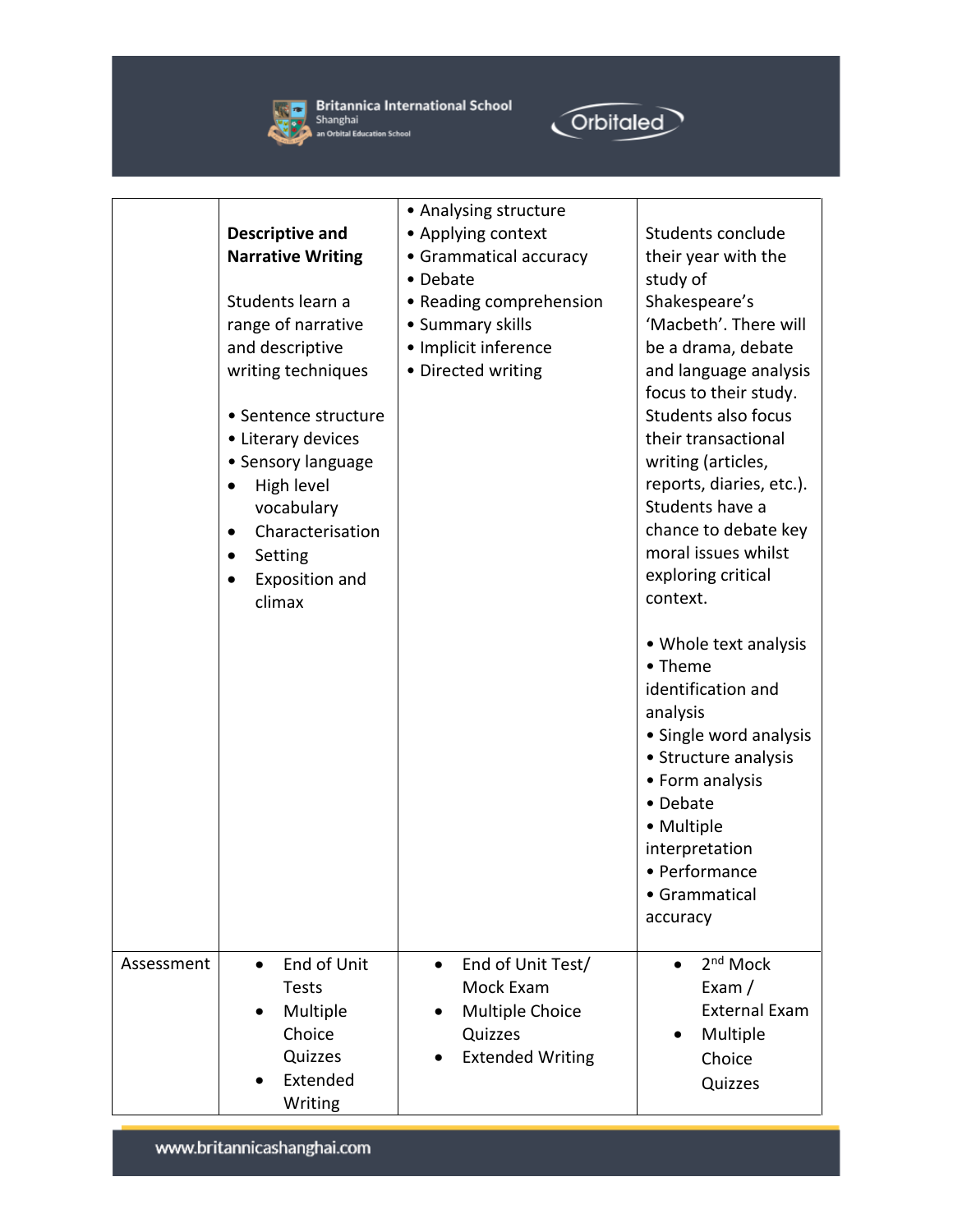

**Solution Spitzer Device and School**<br>Shanghai<br>an Orbital Education School



|  | $\bullet$ | Extended |
|--|-----------|----------|
|  |           | Writing  |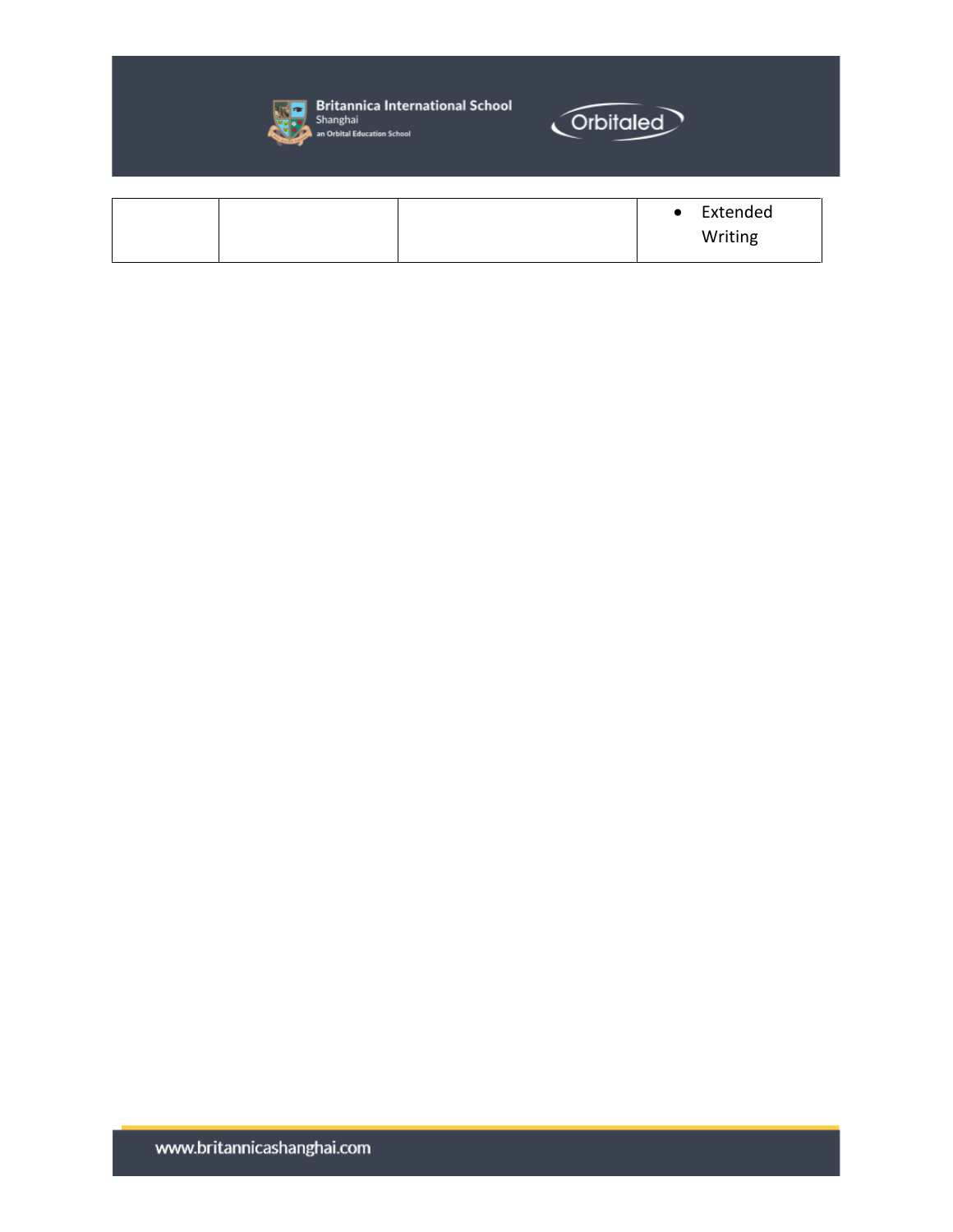

**Britannica International School** Shanghai an Orbital Education School



## **Curriculum Plan Academic Year 2021-22 Subject: English as Second Language Exam Board: Cambridge International Examinations Year: 10**

| Term 1                     | Term 2                            | Term <sub>3</sub>        |
|----------------------------|-----------------------------------|--------------------------|
| <b>Novel: Touching the</b> | <b>Drama: The Importance of</b>   | <b>Non-Fiction:</b>      |
| Void                       | <b>Being Earnest</b>              | <b>Guardian Articles</b> |
|                            |                                   |                          |
| Students read a            | Students focus on speaking        | Students study a         |
| simplified version of      | and listening throughout this     | range of articles from   |
| the shocking true          | module as they listen to          | a British newspaper.     |
| story of two climbers      | recordings of each scene.         | Students are exposed     |
| in the Andes and           | Wilde's wide use of idiom         | to a range of tier 3     |
| focus on the moral         | and pun are monopolised to        | vocabulary and           |
| issues present             | strengthen student                | diverse subject          |
| throughout the             | understanding of abstract         | matter.                  |
| novel.                     | language.                         |                          |
|                            |                                   | • Grammatical            |
| • Reading                  | • Accent recognition              | accuracy                 |
| comprehension              | • Pronunciation                   | • Vocabulary building    |
| • Summary writing          | · Idiom use                       | • Sentencing             |
| • Formal writing           | • Vocabulary building             | • Structured speaking    |
| • Vocabulary               | • Tense review                    | • Reading                |
| building                   | • Review writing                  | comprehension            |
| • Reading                  | • Debate                          | • Debate                 |
| comprehension              | • Reading comprehension           | • Summary writing        |
| • Summary writing          | • Summary skills                  | • Verb/noun              |
| • Persuasive writing       | • Letter/diary writing            | comparison               |
| • Parts of a sentence      |                                   |                          |
| • Debate                   |                                   | <b>Transactional</b>     |
| • Skimming and             | <b>Creative Writing: The Dark</b> | <b>Writing: Dark</b>     |
| scanning                   | Man                               | <b>Tourism</b>           |
|                            |                                   |                          |
| <b>Novel: Touching the</b> | Students focus on creative        | Students conclude        |
| Void                       | writing, grammatical              | their year with a        |
|                            | accuracy and vocabulary           | travel writing recap.    |
| Students read a            | through the use of short          | Their focus will be      |
| simplified version of      | graphic novels. Students will     | 'Dark Tourism'           |
| the shocking true          | create their own characters       | wherein they will        |
| story of two climbers      | and graphic novels.               | write reviews, blog      |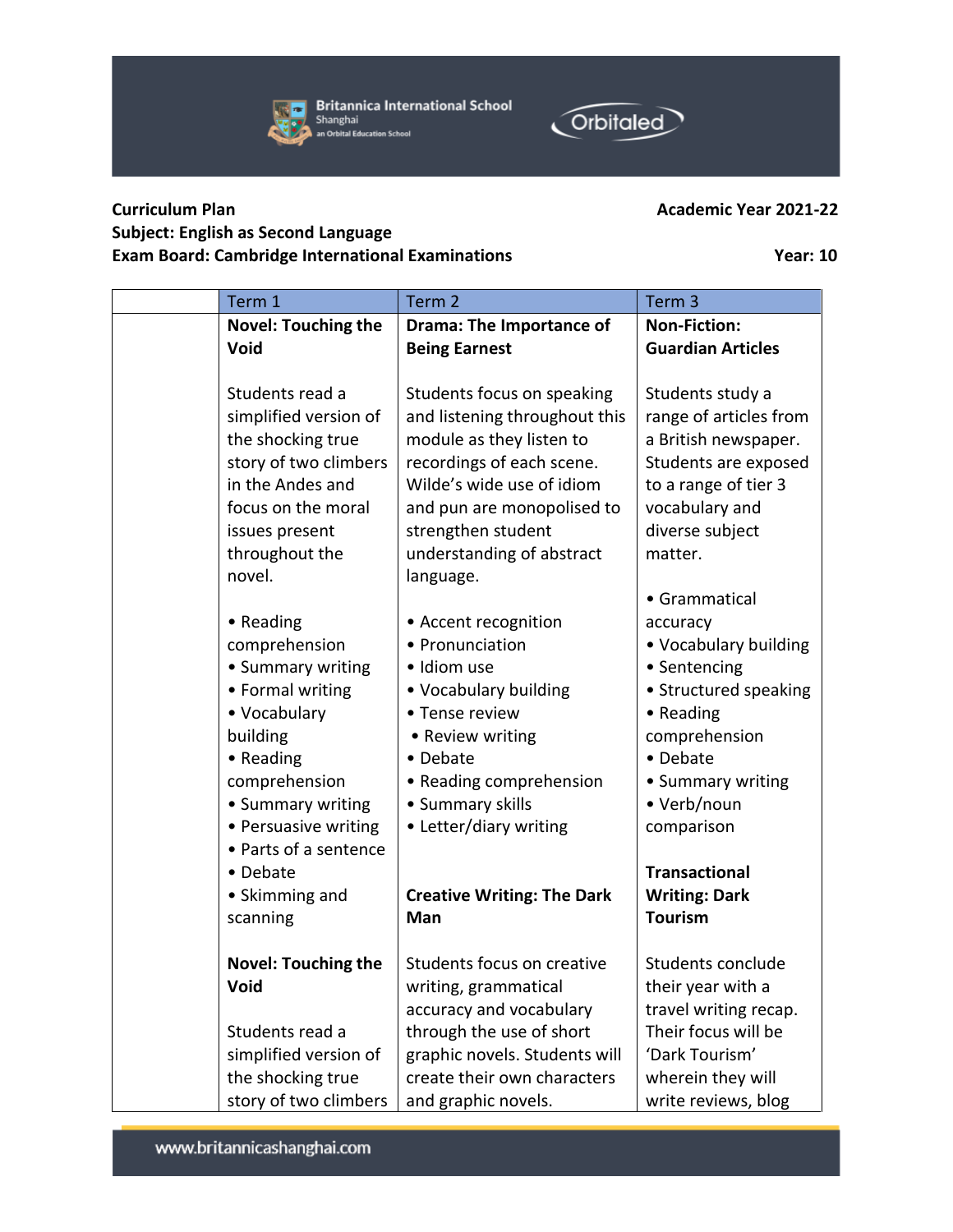



|            | in the Andes and                      |                                     | and articles whilst                      |
|------------|---------------------------------------|-------------------------------------|------------------------------------------|
|            | focus on the moral                    | • Ranging sentence                  | reviewing travel                         |
|            | issues present                        | construction                        | vocabulary.                              |
|            | throughout the                        | • Ranging punctuation               |                                          |
|            | novel. They will                      | · Using language devices            | • Reading                                |
|            | focus on informal                     | (metaphor; simile;                  | comprehension                            |
|            | writing in the second                 | personification; alliteration,      | • Summary writing                        |
|            | half term.                            | etc.)                               | • Vocabulary building                    |
|            |                                       | • Using interesting sentence        | • Sentence                               |
|            | • Reading                             | starters                            | construction                             |
|            | comprehension                         | • Characterisation (implicit,       | • Grammatical                            |
|            | • Summary writing                     | explicit, physiognomic)             | accuracy                                 |
|            | • Informal writing                    | • Vocabulary building               | • Blog writing                           |
|            | • Vocabulary                          | • Grammatical accuracy              | • Article writing                        |
|            | building                              | • Reading comprehension             | • Review writing                         |
|            | • Sentencing                          | • Summary skills                    |                                          |
|            | • Debate                              |                                     |                                          |
|            | • Skimming and                        |                                     |                                          |
|            | scanning                              |                                     |                                          |
|            | • Film analysis                       |                                     |                                          |
|            | • Film review                         |                                     |                                          |
|            | • Film vocabulary                     |                                     |                                          |
| Assessment | <b>End of Unit Tests</b><br>$\bullet$ | End of Unit Test/ Mock<br>$\bullet$ | 2 <sup>nd</sup> Mock Exam /<br>$\bullet$ |
|            | Multiple Choice<br>$\bullet$          | Exam                                | <b>External Exam</b>                     |
|            | Quizzes                               | <b>Multiple Choice Quizzes</b>      | Multiple Choice<br>$\bullet$             |
|            | <b>Extended Writing</b>               | <b>Extended Writing</b>             | Quizzes                                  |
|            |                                       |                                     | <b>Extended Writing</b>                  |
|            |                                       |                                     |                                          |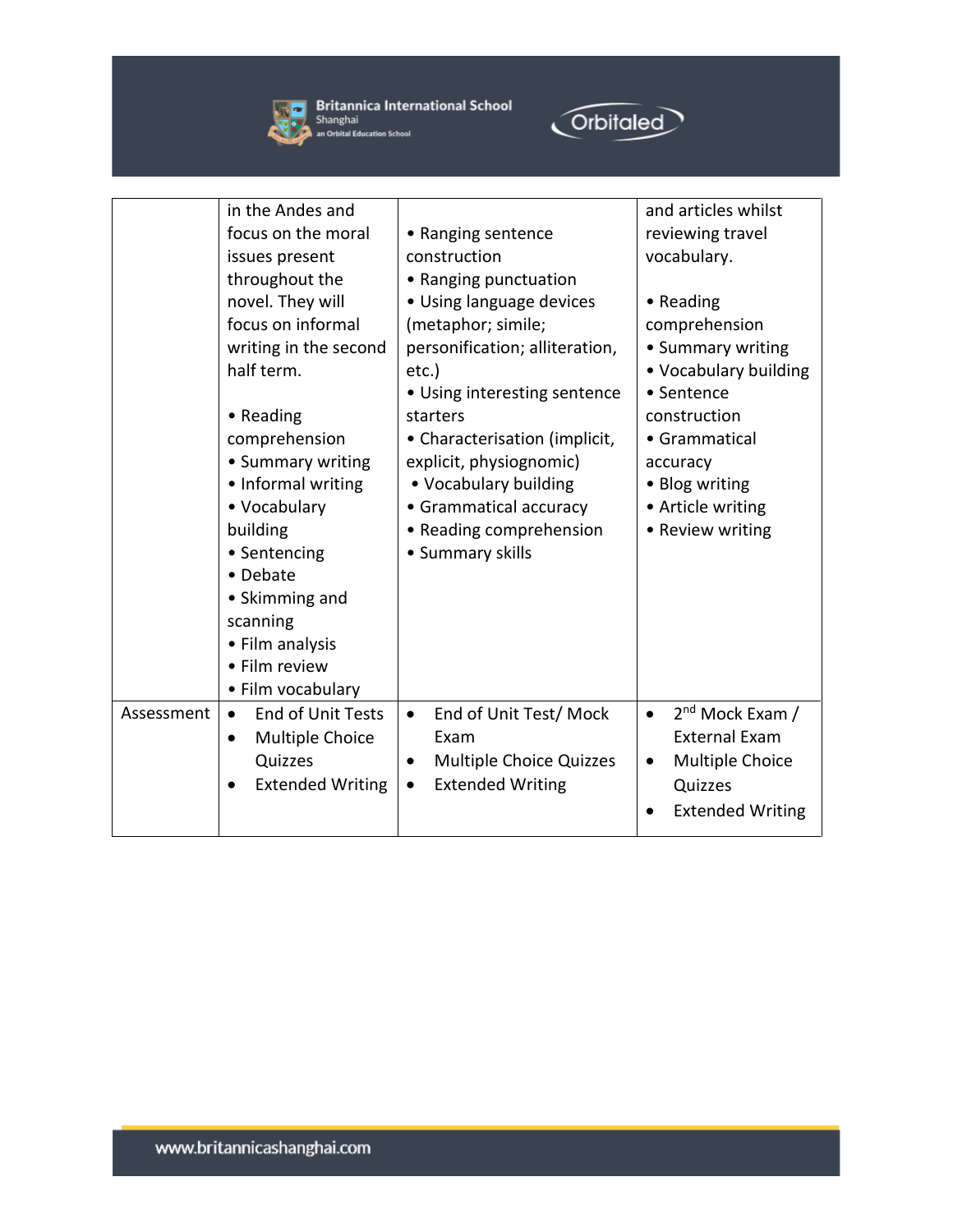



## **Subject: Mathematics Exam Board: Cambridge International Examinations Year: 10**

**Orbitaled** 

|            | Term 1                        | Term <sub>2</sub>              | Term <sub>3</sub>          |
|------------|-------------------------------|--------------------------------|----------------------------|
|            | <b>Number Skills</b>          | Solutions to Equations         | Geometrical                |
|            |                               | and Inequalities               | Constructions              |
|            | Fractions and                 |                                |                            |
|            | Percentages                   | <b>Geometrical Terms and</b>   | <b>Powers and Roots</b>    |
|            |                               | Relationships                  |                            |
|            | Algebraic representation      |                                | Trigonometry               |
|            | and Formulae                  | <b>Statistical Measures</b>    |                            |
|            |                               |                                | <b>Graphs of Functions</b> |
|            | <b>Algebraic Manipulation</b> | The Four Rules and             |                            |
|            |                               | <b>Directed Numbers</b>        | Mensuration                |
|            | Angle Properties              |                                |                            |
|            |                               | Graphs in Practical            |                            |
|            | Statistical                   | <b>Situations and Straight</b> |                            |
|            | Representation                | Line Graphs                    |                            |
| Assessment | End of topic                  | End of topic                   | End of topic               |
|            | assessments and an end        | assessments and an end         | assessments and an end     |
|            | of term test                  | of term test                   | of year test               |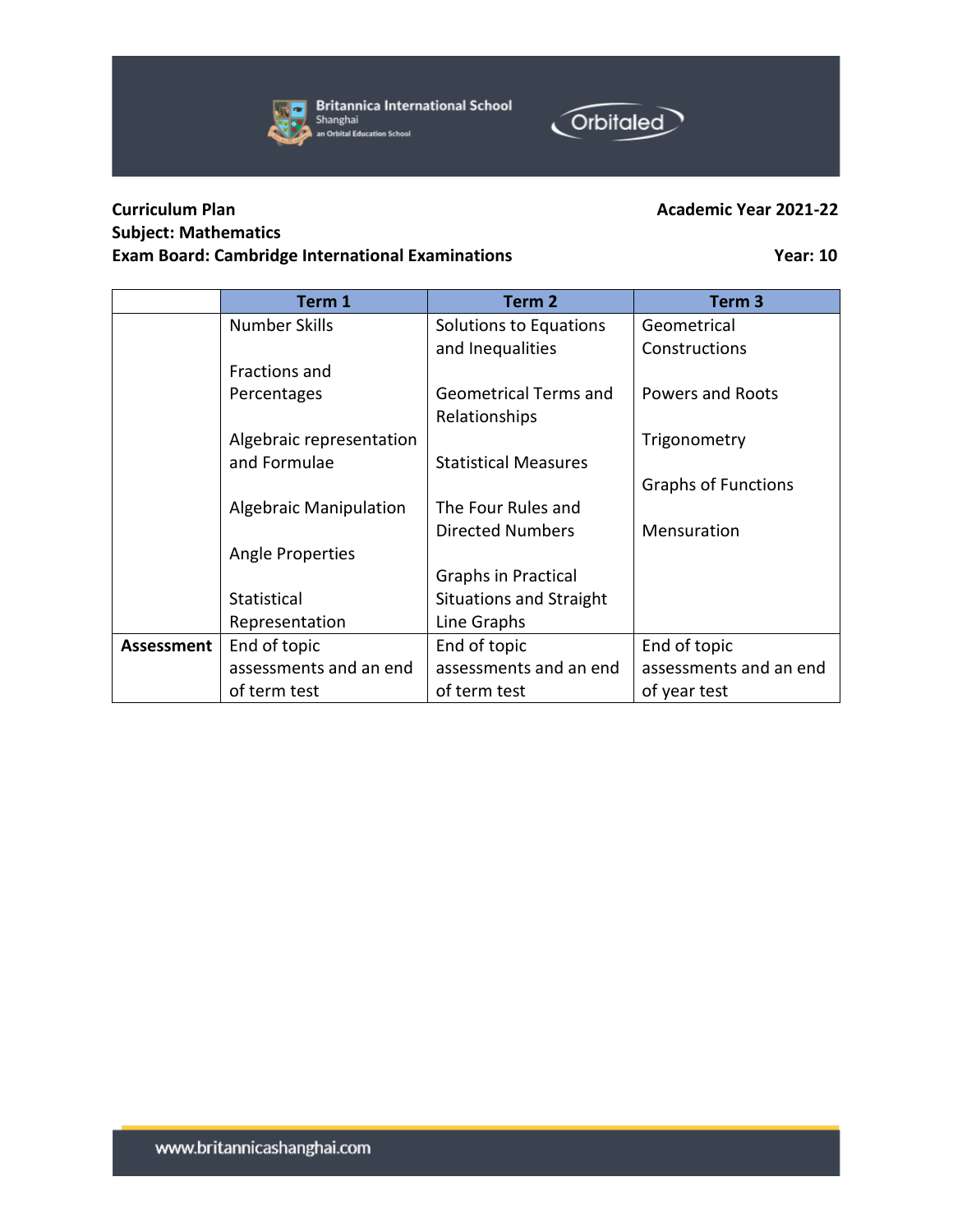Practical Investigations.

## **Curriculum Plan Academic Year 2021-22 Subject: Physics**

# **Exam Board: Cambridge International Examinations Year: 10**

|                   | Term 1                    | Term <sub>2</sub>         | Term <sub>3</sub>         |
|-------------------|---------------------------|---------------------------|---------------------------|
|                   | Physical quantities and   | Work, energy and power    |                           |
|                   | units                     | 1.7.1 Energy              | Properties of waves,      |
|                   |                           | 1.7.2 Energy resources    | including light and       |
|                   | General physics           | 1.7.3 Work                | sound                     |
|                   | 1.1 Length and time       | 1.7.4 Power               | 3.1 General wave          |
|                   | 1.2 Motion                |                           | properties                |
|                   | 1.3 Mass and weight       | <b>Thermal Physics</b>    | 3.2.1 Reflection of light |
|                   | 1.4 Density               | 2.1 Simple kinetic        | 3.2.2 Refraction of light |
|                   |                           | molecular model of        | 3.2.3 Thin converging     |
|                   | Forces                    | matter                    | lens                      |
|                   | 1.5.1 Effects of forces   | 2.1.1 States of matter    | 3.2.4 Dispersion of light |
|                   | Thermal physics           | 2.1.2 Molecular mode      | 3.3 Electromagnetic       |
|                   | 1.5.2 Turning effect      | 2.1.3 Evaporation         | spectrum                  |
|                   | 1.5.3 Conditions for      | 2.1.4 Pressure changes    | 3.4 Sound                 |
|                   | equilibrium               | 2.2.1 Thermal expansion   |                           |
|                   | 1.5.4 Centre of mass      | of solids, liquids and    |                           |
|                   | 1.5.5 Scalars and vectors | gases                     |                           |
|                   | 1.6 Momentum              | 2.2.2 Measurement of      |                           |
|                   | 1.8 Pressure              | temperature               |                           |
|                   |                           | 2.2.3 Thermal capacity    |                           |
|                   |                           | (heat capacity)           |                           |
|                   |                           | 2.2.4 Melting and boiling |                           |
|                   |                           | 2.3.1 Conduction          |                           |
|                   |                           | 2.3.2 Convection          |                           |
|                   |                           | 2.3.3 Radiation           |                           |
|                   |                           | 2.3.4 Consequences of     |                           |
|                   |                           | energy transfer           |                           |
|                   |                           |                           |                           |
| <b>Assessment</b> | End of Unit assessments.  | End of Unit assessments.  | End of Unit assessments.  |
|                   | End of Term               | End of Term               | End of Year               |
|                   | Examination.              | Examination.              | Examination.              |

Practical Investigations.

Practical Investigations.



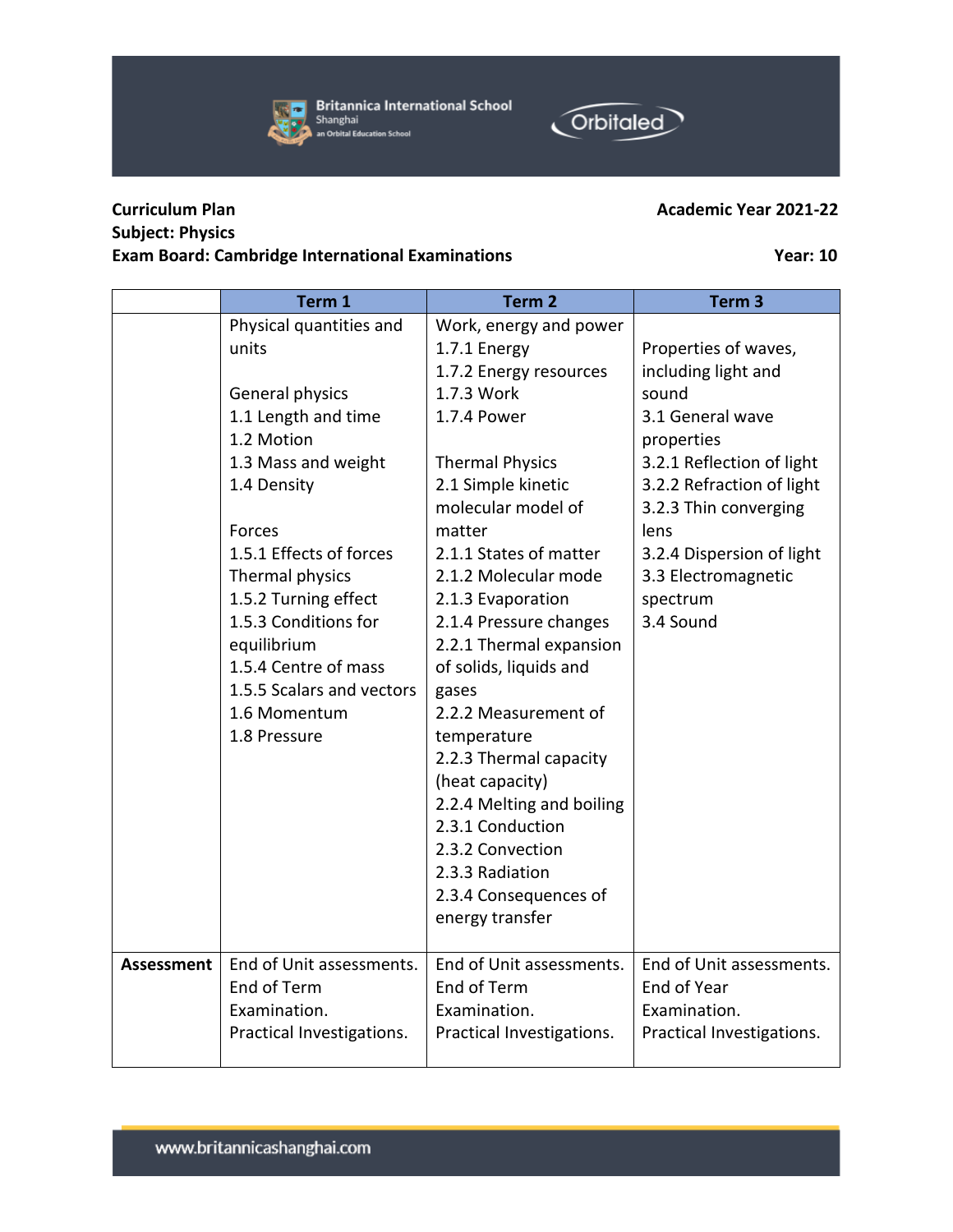Exam based questions

Practice Papers

## **Curriculum Plan Academic Year 2021-22 Subject: Biology Exam Board: Cambridge International Examinations Year: 10**

### **Term 1 Term 2 Term 3 1 Characteristics and classification of living organisms 2 Organisation of the organism 3 Movement into and out of cells 4 Biological molecules 5 Enzymes 6 Plant nutrition 7 Human nutrition 8 Transport in plants 9 Transport in animals 10 Diseases and immunity 11 Gas exchange in humans 12 Respiration 13 Excretion in humans** Assessment | End of Unit Tests, End of Unit Tests, End of Unit Tests,

Exam based questions

Practice Papers





Exam based questions

Practice Papers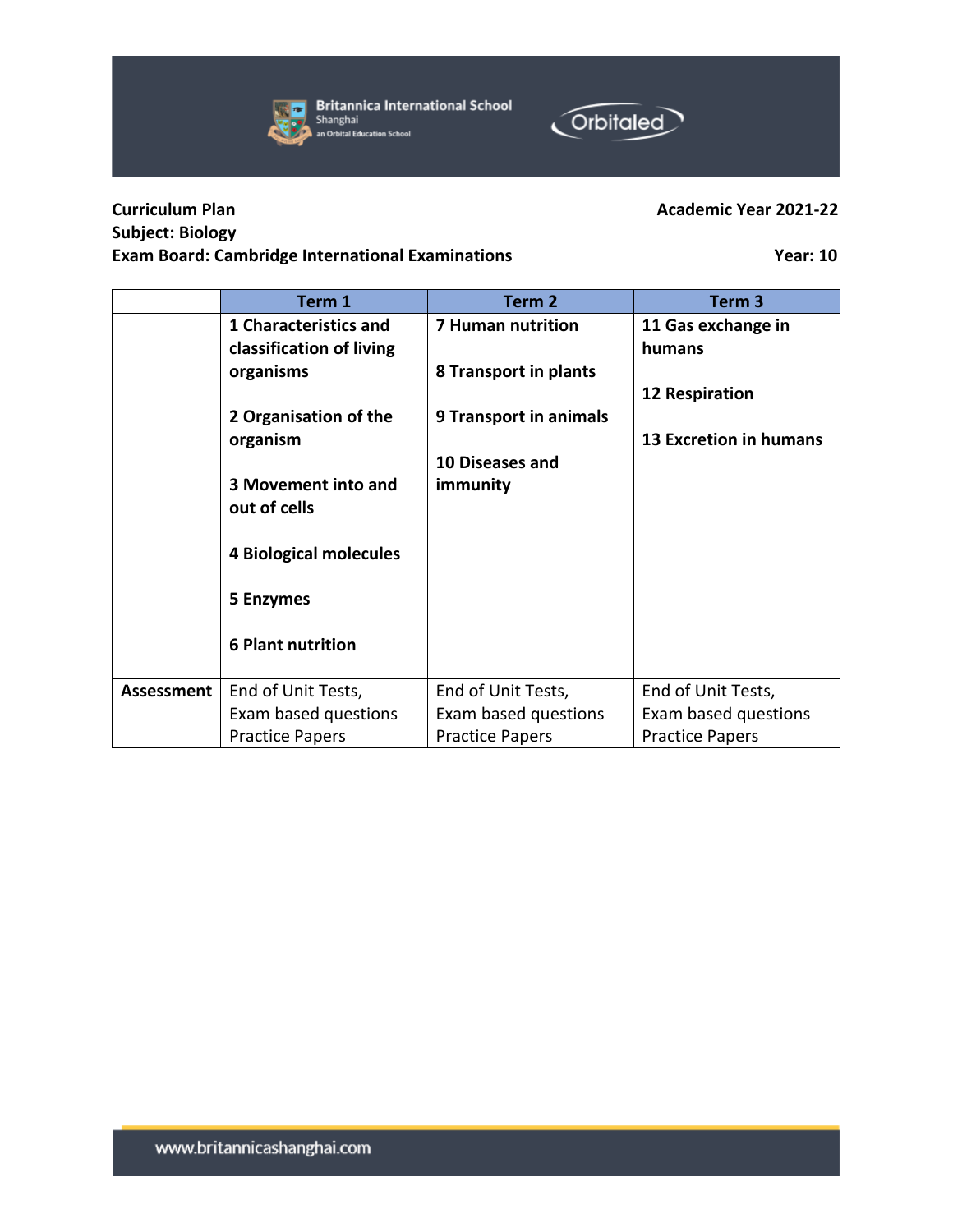

|                   | Term <sub>1</sub>          | Term <sub>2</sub>            | Term <sub>3</sub>           |
|-------------------|----------------------------|------------------------------|-----------------------------|
|                   | <b>1 States of matter</b>  | 4 Atoms, elements and        | 7 Acids, bases and salts    |
|                   | Solids, liquids and gases  | compounds                    | The characteristic          |
|                   | Diffusion                  | Elements, compounds          | properties of acids and     |
|                   |                            | and mixtures                 | bases                       |
|                   | 2 Chemistry of the         | Atomic structure and         | Oxides                      |
|                   | environment                | the Periodic Table           | Preparation of salts        |
|                   | Water                      | Isotopes                     |                             |
|                   | Air quality and climate    | lons and ionic bonds         | <b>8 The Periodic Table</b> |
|                   |                            | Simple molecules and         | Arrangement of              |
|                   | <b>3 Experimental</b>      | covalent bonds               | elements                    |
|                   | <b>Techniques and</b>      | Giant covalent               | Group I properties          |
|                   | chemical analysis          | structures                   | Group VII properties        |
|                   | Experimental design        | Metallic bonding             | <b>Transition elements</b>  |
|                   | Chromatography             |                              | Noble gases                 |
|                   | Separation and             | <b>5 Metals</b>              |                             |
|                   | purification               | Properties of metals         |                             |
|                   | Preparation of Salts       | Uses of metals               |                             |
|                   | Identification of ions and | Alloys and their             |                             |
|                   | gases                      | properties                   |                             |
|                   |                            | Reactivity series            |                             |
|                   |                            | Corrosion of metals          |                             |
|                   |                            | <b>Extraction of metals</b>  |                             |
|                   |                            | <b>6 Chemical energetics</b> |                             |
|                   |                            | Exothermic and               |                             |
|                   |                            | endothermic reactions        |                             |
| <b>Assessment</b> | End of Unit Tests,         | End of Unit Tests,           | End of Unit Tests,          |
|                   | Exam based questions       | Exam based questions         | Exam based questions        |
|                   | <b>Practice Papers</b>     | <b>Practice Papers</b>       | <b>Practice Papers</b>      |

## **Subject: Chemistry Exam Board: Cambridge International Examinations Year: 10**

 $\overline{ }$ 

# **Curriculum Plan Academic Year 2021-22**

# www.britannicashanghai.com



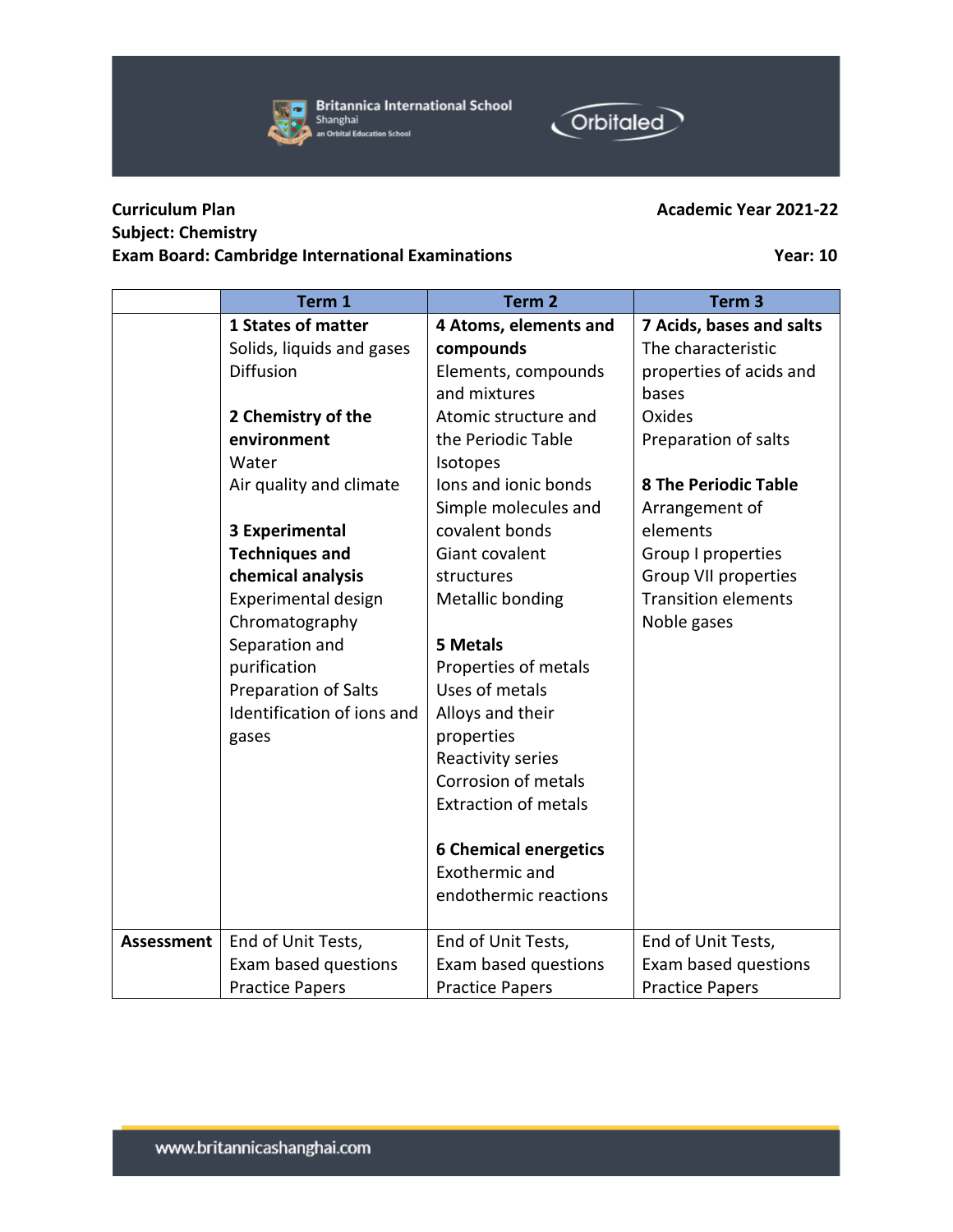

**Britannica International School** Shanghai an Orbital Education School



## **Curriculum Plan Academic Year 2021-22 Subject: Geography Exam Board: Cambridge International Examinations Year: 10**

| Term 1                           | Term <sub>2</sub>      | Term <sub>3</sub>        |
|----------------------------------|------------------------|--------------------------|
| <b>Population</b>                | Settlement (Con.)      | <b>Rivers and Coasts</b> |
| -Population dynamics             | -Reasons for the       | -Hydrological            |
| -Case study $-$                  | characteristics of     | characteristics and      |
| underpopulated/overpopulated     | land use in urban      | processes                |
| -The main causes of a change in  | areas                  | -Eroding,                |
| population size                  | -Reasons for changes   | transporting and         |
| -Reasons for contrasting rates   | in land use in urban   | depositing               |
| of natural population change     | areas                  | -Formation of the        |
| -Case study population growth    | -Problems of urban     | landforms                |
| and decline                      | areas, causes and      | -Rivers present          |
| - Population policies            | solutions              | hazards and offer        |
| <b>Migration</b>                 | -Case study of an      | opportunities            |
| -Reasons for population          | urban area land use    | -Manage the impacts      |
| migration                        | and urban sprawl)      | of river flooding        |
| -The impacts of migration        | -Reasons for rapid     | -Case study              |
| -Case study of an international  | urban growth           | -Coasts: eroding,        |
| migration                        | -Impacts of urban      | transporting and         |
| -Implications of different types | growth on both rural   | depositing               |
| of population structure          | and urban areas,       | -Formation of the        |
| -Factors influencing the density | along with possible    | landforms                |
| and distribution of population   | solutions              | -Coral reefs and         |
| -The rapid increase in the       | -Case study of a       | mangrove swamps          |
| world's population               | rapidly growing        | -Hazards and             |
| <b>Settlement</b>                | urban area in a        | opportunities            |
| -Patterns of settlement          | developing country     | -Managing Impacts        |
| -Factors which may influence     | and migration to it    | coastal erosion          |
| the sites, growth and functions  | <b>Earthquakes and</b> | Weather                  |
| of settlements                   | <b>Volcanoes</b>       | -How weather data is     |
| -Reasons for the hierarchy of    | -Types and features    | collected                |
| settlements and services         | -Distribution          | -Calculations            |
| -Case study of settlement and    | -Causes and effects    | -Use and interpret       |
| service provision in an area     | -Hazards and           | graphs and other         |
|                                  | opportunities          | diagrams                 |
|                                  | -Reducing the impact   | -Climate & Natural       |
|                                  | -Case studies of both  | Vegetation               |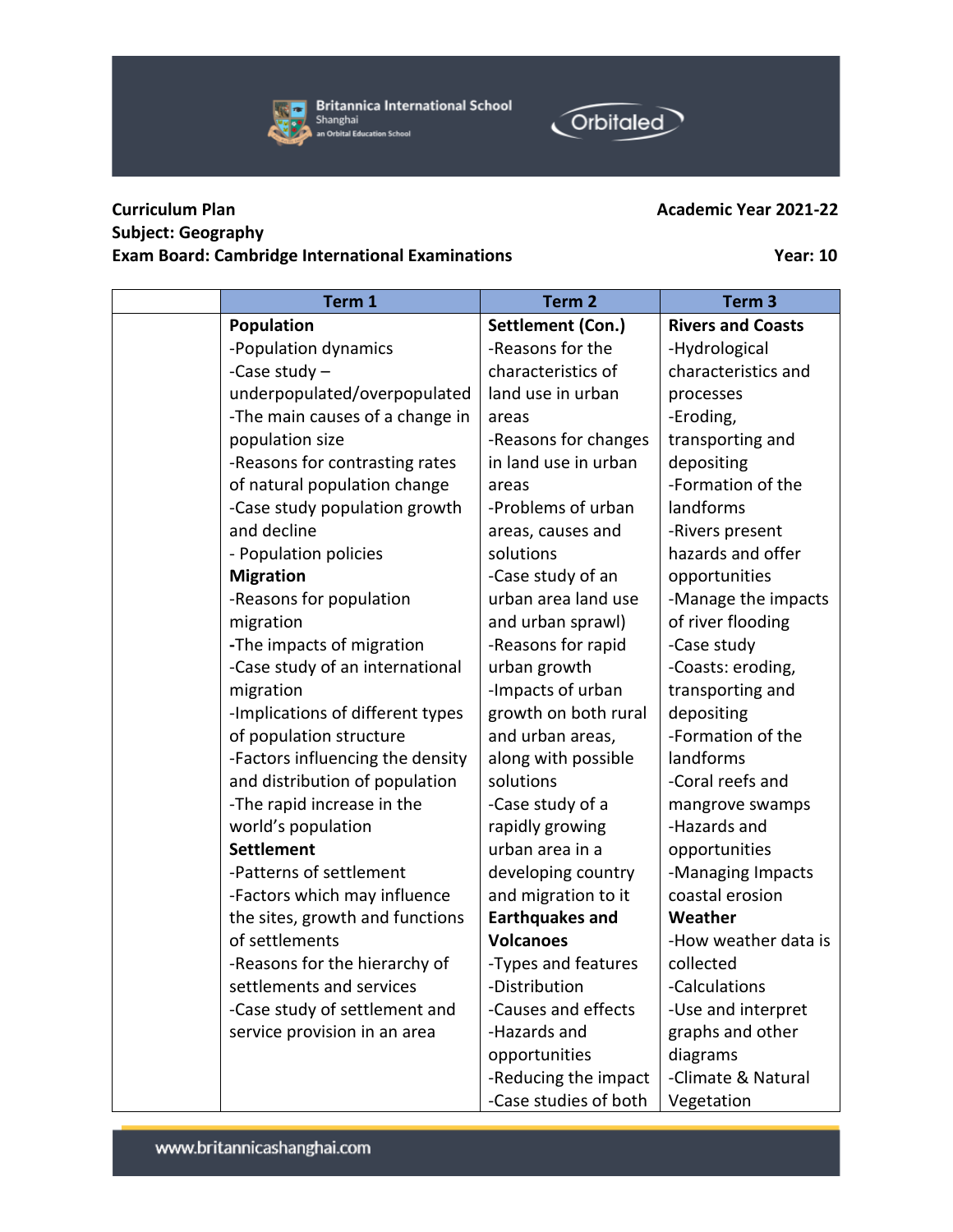

**Start Britannica International School**<br>Shanghai<br>**All An Orbital Education School** 



|            |                                          |                                             | -Case studies: hot<br>desert and a tropical<br>rainforest<br>-Deforestation of the<br>tropical rainforest |
|------------|------------------------------------------|---------------------------------------------|-----------------------------------------------------------------------------------------------------------|
| Assessment | Past/specimen papers and<br>mark schemes | Past/specimen<br>papers and mark<br>schemes | Past/specimen<br>papers and mark<br>schemes                                                               |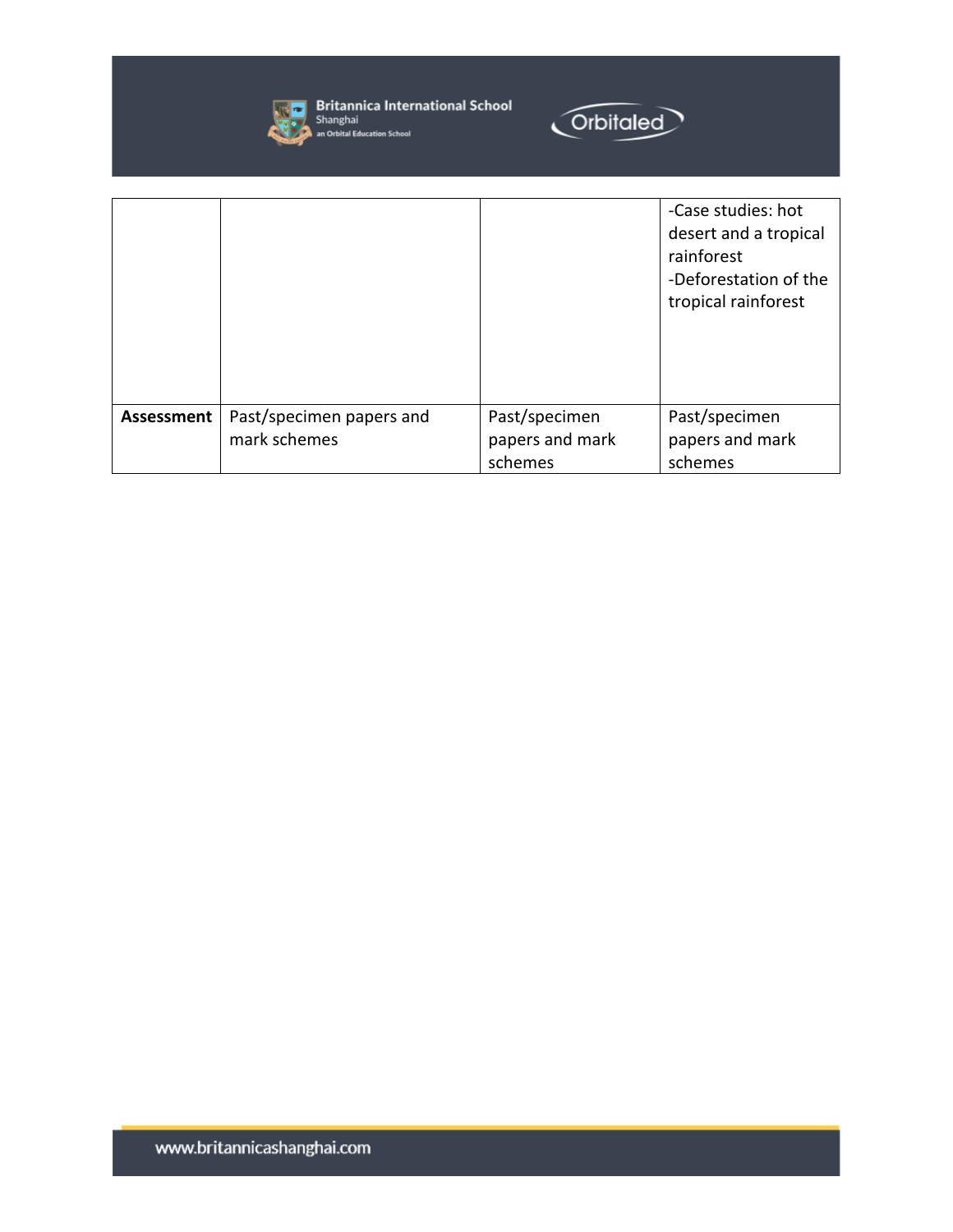## **Curriculum Plan Academic Year 2021-22 Subject: History**

## **Exam Board: Cambridge International Examinations Year: 10**

www.britannicashanghai.com

| Unit $1 -$ Were the peace<br>treaties of 1919-1923<br>Fair?                                                                                                      | Unit $3 - Why$ had<br>international peace<br>collapsed by 1939?                                                                                                              | Unit 5 - How effectively<br>did the United States stop<br>the spread of communism?                                                                                                                          |
|------------------------------------------------------------------------------------------------------------------------------------------------------------------|------------------------------------------------------------------------------------------------------------------------------------------------------------------------------|-------------------------------------------------------------------------------------------------------------------------------------------------------------------------------------------------------------|
| The 'Big Three'<br>$\bullet$<br>The Treaty of<br>$\bullet$<br>Versailles<br>The other peace<br>$\bullet$<br>treaties<br>Impact of the<br>peace treaties          | Long term causes<br>of World War Two<br>Hitler's Foreign<br>$\bullet$<br>Policy<br>The appeasement<br>$\bullet$<br>Policy<br>Short term factors                              | The Korean War<br>1950-53<br>US relations with<br>Cuba<br>US involvement in<br>$\bullet$<br>Vietnam<br>Evaluation of the<br>$\bullet$<br>American<br>containment                                            |
| Unit $2 - To$ what extent<br>was the League of<br><b>Nations a success?</b>                                                                                      | Unit $4 -$ Who was to<br>blame for the Cold War?                                                                                                                             | Unit $6 -$ How secure was<br>Soviet control over Eastern<br>Europe 1948-89?                                                                                                                                 |
| Successes and<br>failures in the<br>1920s/30s<br>Organisation and<br>functions of the<br>League<br>Impact of the<br>$\bullet$<br><b>Great Depression</b><br>1929 | $1945 - The$<br>breakdown of the<br>grand alliance<br>1945-48 - Soviet<br>Expansion into<br>Eastern Europe<br>1947-1948 - The<br><b>Truman Doctrine</b><br>and Marshall Plan | <b>Hungarian Uprising</b><br>1956<br>The Prague Springs<br>1968<br>The Berlin Wall<br>$\bullet$<br>1961<br>The Rise of<br>$\bullet$<br>Solidarity in Poland<br>The collapse of<br>$\bullet$<br>Communism in |

**Term 1 Term 2 Term 3**

**Orbitaled** 

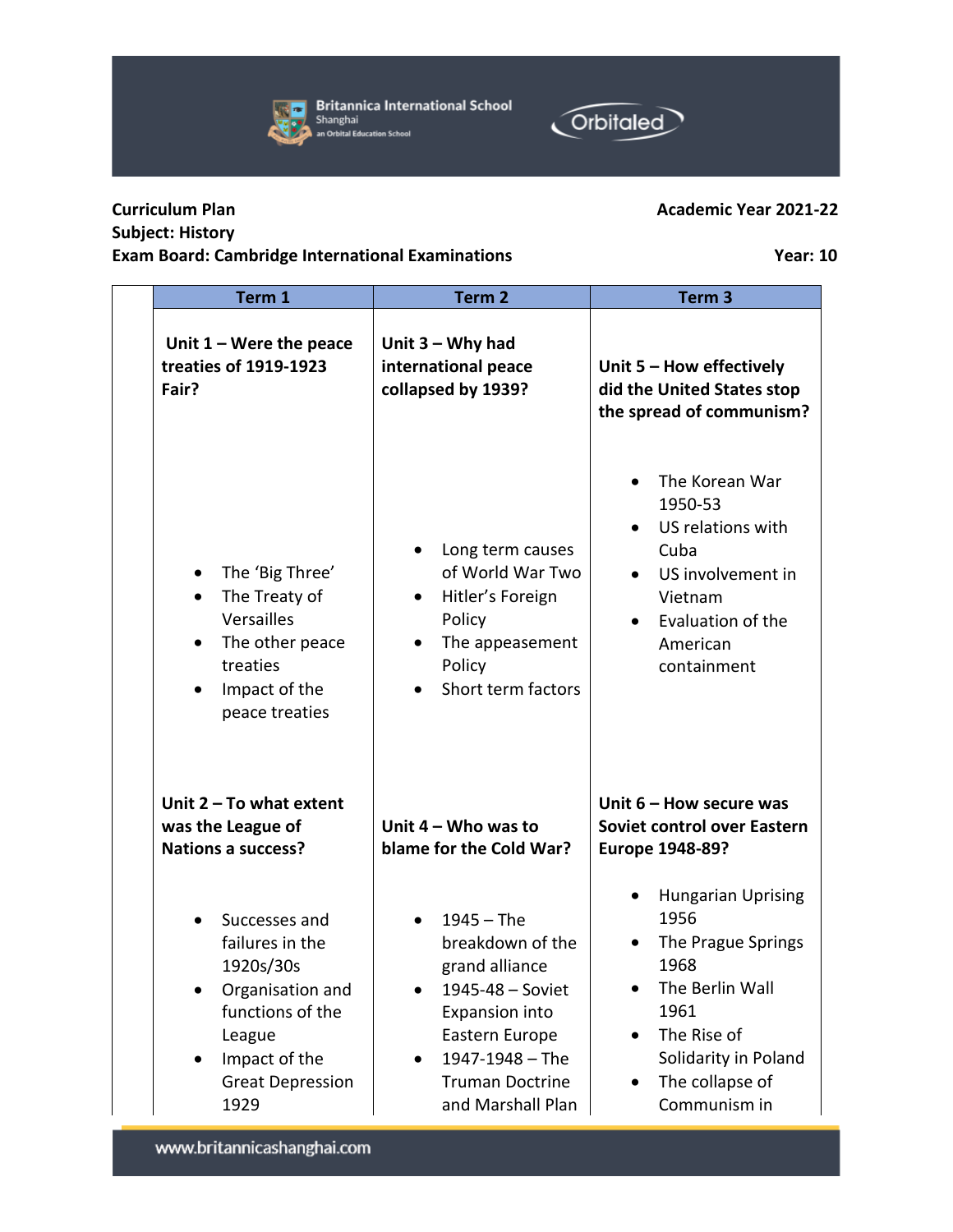|            | <b>Britannica International School</b><br>Orbitaled<br>Shanghai<br>an Orbital Education School |                                                           |                                                           |  |  |
|------------|------------------------------------------------------------------------------------------------|-----------------------------------------------------------|-----------------------------------------------------------|--|--|
|            | Evaluation of the<br>$\bullet$<br>League of Nations                                            | 1948-49 Berlin<br><b>Blockade</b>                         | Eastern Europe and<br>the USSR                            |  |  |
| Assessment | <b>IGCSE Paper 1 and 2 Exam</b><br><b>Style Questions</b>                                      | <b>IGCSE Paper 1 and 2</b><br><b>Exam Style Questions</b> | <b>IGCSE Paper 1 and 2 Exam</b><br><b>Style Questions</b> |  |  |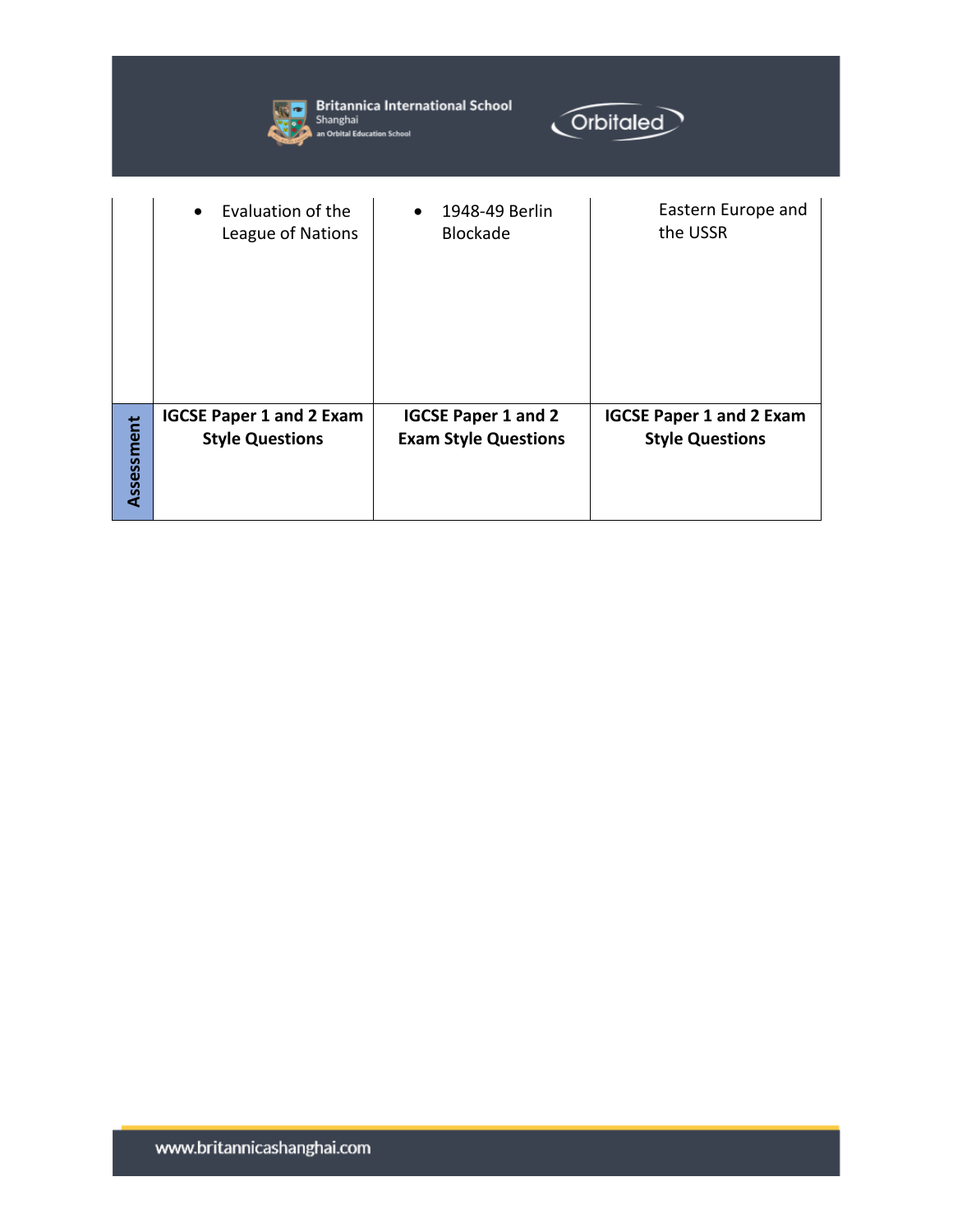**Curriculum Plan Academic Year 2021-22** 

## **Subject: Global Perspectives Exam Board: Cambridge International Examinations Year: 10**

|                   | <b>Information Skills</b>                                                                                                                                                                                 | <b>Collaboration Skills</b>                                                                                                                                                                                                                                                                                                                                                          | <b>Critical Thinking Skills</b>                                                                                                                                                                                                                                                                          |
|-------------------|-----------------------------------------------------------------------------------------------------------------------------------------------------------------------------------------------------------|--------------------------------------------------------------------------------------------------------------------------------------------------------------------------------------------------------------------------------------------------------------------------------------------------------------------------------------------------------------------------------------|----------------------------------------------------------------------------------------------------------------------------------------------------------------------------------------------------------------------------------------------------------------------------------------------------------|
|                   | Perspectives<br>Research<br>Analysis<br>Synthesis<br>Planning<br>Questioning<br><b>Critical Thinking Skills</b><br>Reasoning<br>Evidence<br>Claims<br>Drawing<br>Conclusions<br>Bias & vested<br>Interest | <b>Team Work</b><br><b>Decision Making</b><br>$\bullet$<br>Creativity<br>$\bullet$<br>Memory<br>Note-Taking<br>$\bullet$<br>Reflection<br>$\bullet$<br>Evaluation<br>$\bullet$<br>Developing<br>$\bullet$<br>Independent<br>Learning Skills<br>Establishing<br>$\bullet$<br>Independent<br><b>Learning Skills</b><br>Enhancing<br>$\bullet$<br>Independent<br><b>Learning Skills</b> | Statement of<br>Arguments, fact,<br>opinion, prediction<br>& value judgement<br>Problem solving<br>$\bullet$<br>Developing Critical<br>$\bullet$<br><b>Thinking Skills</b><br><b>Establishing Critical</b><br>$\bullet$<br><b>Thinking Skills</b><br><b>Enhancing Critical</b><br><b>Thinking Skills</b> |
|                   | <b>Independent Report</b>                                                                                                                                                                                 | <b>Team Project</b>                                                                                                                                                                                                                                                                                                                                                                  |                                                                                                                                                                                                                                                                                                          |
| <b>Assessment</b> | <b>Individual Essay</b>                                                                                                                                                                                   | <b>Team Project Outcomes</b>                                                                                                                                                                                                                                                                                                                                                         | <b>Written Exam</b>                                                                                                                                                                                                                                                                                      |

**Term 1 Term 2 Term 3**



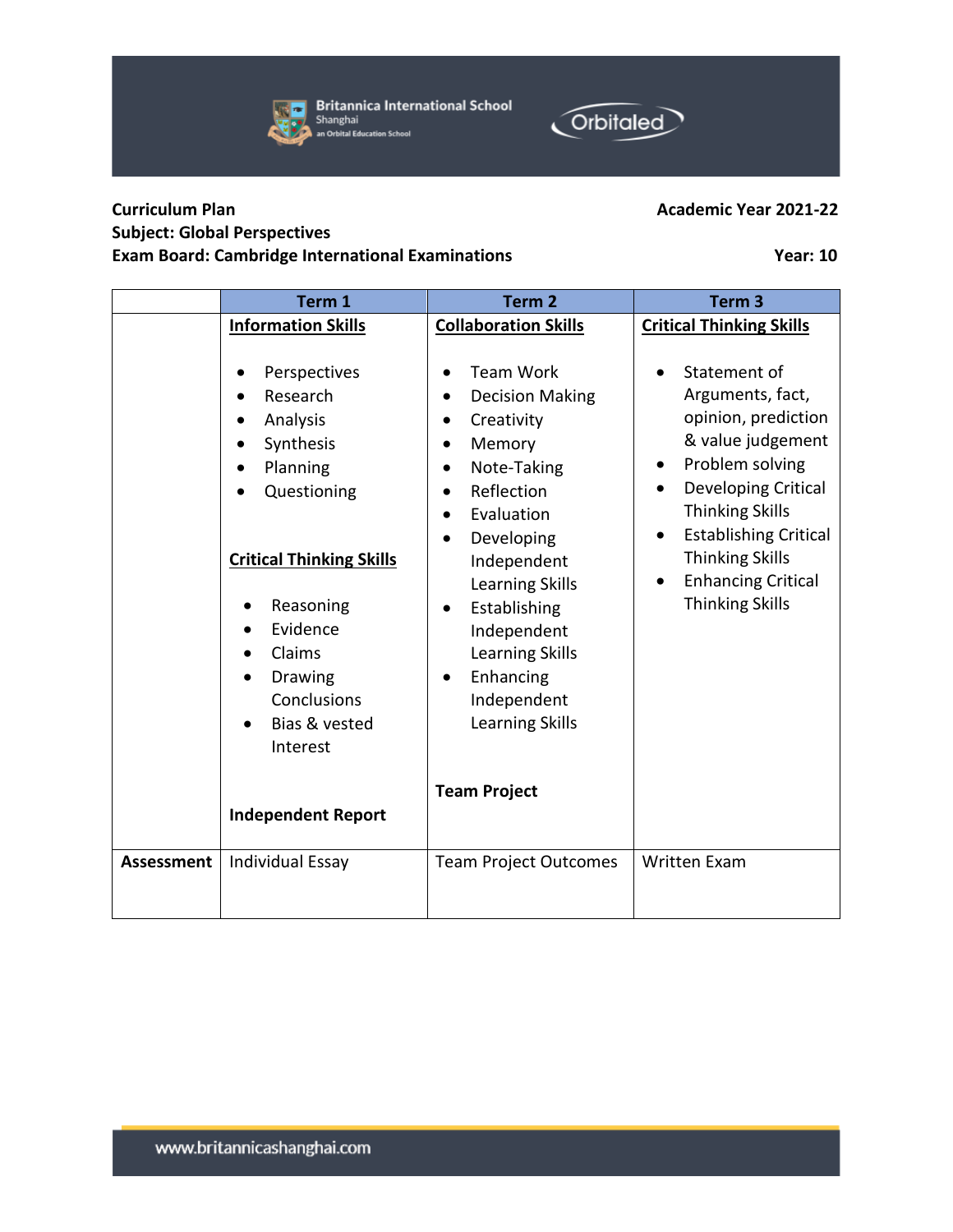| <b>Curriculum Plan</b>                                  | <b>Academic Year 2021-22</b> |
|---------------------------------------------------------|------------------------------|
| <b>Subject: Computer Science</b>                        |                              |
| <b>Exam Board: Cambridge International Examinations</b> | <b>Year: 10</b>              |

| Term 1                               | Term <sub>2</sub>                    | Term <sub>3</sub>                   |
|--------------------------------------|--------------------------------------|-------------------------------------|
| <b>Types and components of</b>       | The Effects of using                 | <b>System Life Cycles:</b>          |
| computer systems:                    | ICT:                                 | · Analysis.                         |
| · Hardware.                          | • Advantages and                     | • Feasibility Study.                |
| • Processor.<br>· Motherboards.      | disadvantages of<br>different medias | Design.<br>$\bullet$                |
| • random access.                     | The Effects of<br>$\bullet$          | • Development and                   |
|                                      | Microprocessors in                   | testing.                            |
| • Memory (RAM).                      | the home                             | • Implementation.<br>Documentation. |
| • Read-only memory<br>(ROM).         | health problems<br>$\bullet$         | Evaluation.                         |
| · Video cards, sound                 | • Capabilities and                   |                                     |
| cards.                               | Limitations of ICT                   |                                     |
| · Internal hard disk drive.          | • Politics, ethics and               |                                     |
| · Input and Output                   | <b>ICT</b>                           |                                     |
| <b>Devices</b>                       |                                      |                                     |
| Data Analysis: Excel.                | <b>ICT Applications:</b>             | <b>Data Manipulation</b>            |
| • Interface.                         | • School management                  | (Modelling): Access.                |
| • Formatting.                        | systems.                             | Database<br>$\bullet$               |
| • Functions.                         | • Booking systems                    | structures.                         |
| · Formula.                           | • Computers in                       | Manipulate<br>$\bullet$             |
| · Data Analysis.                     | medicine.                            | data.                               |
| · LOOKUP.                            | • Applications in                    | Present data.                       |
| · VLOOKUP.                           | manufacturing                        |                                     |
| · HLOOKUP.                           | industries.                          |                                     |
| · COUNTIF.                           | • Expert systems.                    |                                     |
| • Operators (AND, OR,                | • Banking applications.              |                                     |
| NOT, LIKE, $>$ , $<$ , $=$ , $> =$ , | • Computers in the                   |                                     |
| $\leq$ = ).                          | retail industry.                     |                                     |
| · LOGICAL TEST.                      | Recognition systems.<br>$\bullet$    |                                     |
| · Nested Functions.                  | • Monitoring and                     |                                     |
| · Present data.                      | tracking systems.                    |                                     |
|                                      | • Satellite systems                  |                                     |
|                                      | <b>Ticket Booking</b>                |                                     |
|                                      | Systems.                             |                                     |



Orbitaled

| <b>Britannica International School</b> |
|----------------------------------------|
| Shanghai                               |
| an Orbital Education School            |

### **Academic Year 2021-22**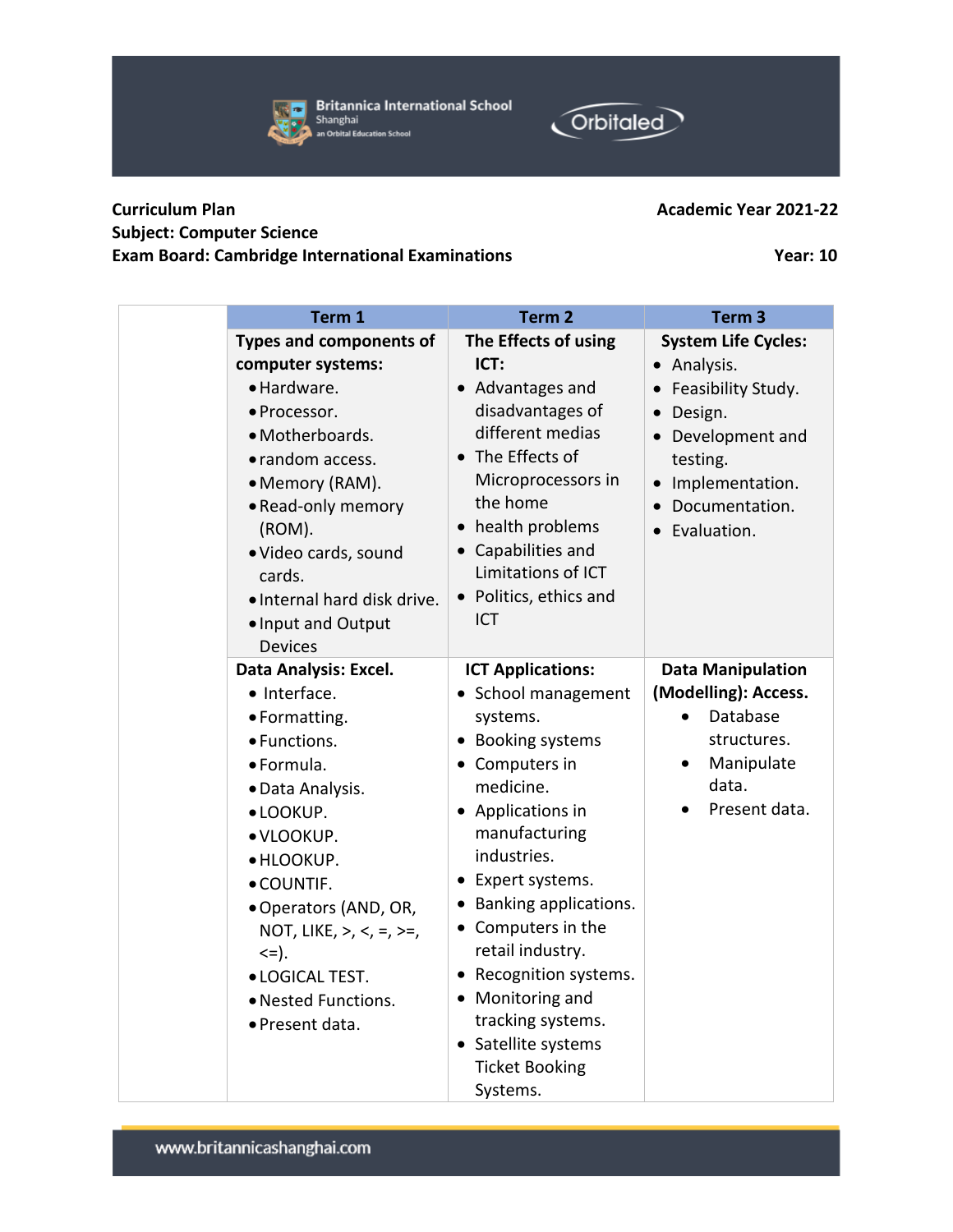



|                   | <b>Graphs and Charts:</b><br>• Flat files.<br>• Relational Databases.<br>• Contiguous data.<br>• Non-contiguous data.<br>• Specified data ranges.                              | • Stock Control<br>Systems.<br>Expert systems.<br>Legal issues.<br><b>Networks and the</b><br>effects of using them:<br>•Types of Networks<br>•Security issues<br>•Network<br>communication.<br>·Video-conferencing | <b>Document</b><br><b>Production:</b><br><b>Format text</b><br>and organise<br>page layout.<br>Software tools<br>to edit tables.<br>Mail merge.                                                |
|-------------------|--------------------------------------------------------------------------------------------------------------------------------------------------------------------------------|---------------------------------------------------------------------------------------------------------------------------------------------------------------------------------------------------------------------|------------------------------------------------------------------------------------------------------------------------------------------------------------------------------------------------|
|                   | <b>Website Authoring:</b><br>Web development<br>layers.<br>Create a web page.<br>HTML.<br>CSS.<br>JavaScript.<br>Syntax.<br>Tags.<br>Style Sheets.<br>Hyperlinking.<br>Tables. | <b>Safety and Security:</b><br>Physical safety.<br>e-safety.<br>$\bullet$<br>Security of<br>data.<br>Security of<br>data online.                                                                                    | <b>Communication:</b><br>Communicate<br>with other ICT<br>users using email.<br>Effective use of<br>the internet.<br>Advantages and<br>$\bullet$<br>disadvantages of<br>using the<br>internet. |
| <b>Assessment</b> | <b>End of Unit Tests</b>                                                                                                                                                       | End of Unit Test/Mock<br>Exam                                                                                                                                                                                       | 2 <sup>nd</sup> Mock Exam                                                                                                                                                                      |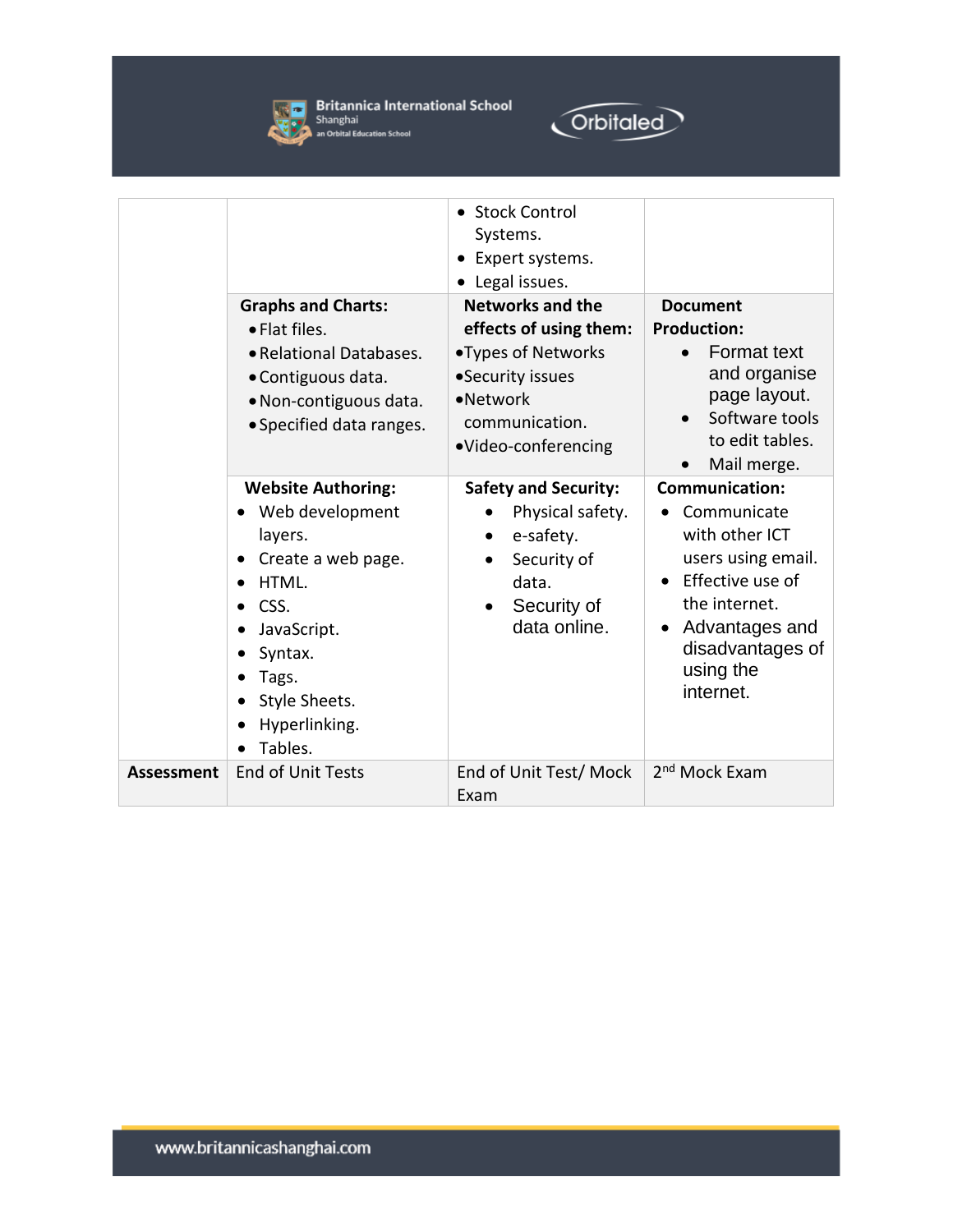**Britannica International School**  $\overline{ }$ Shanghai an Orbital Education School

## **Curriculum Plan Academic Year 2021-22 Subject: Music Exam Board: Cambridge International Examinations Year: 10**

**Orbitaled** 

|                   | Term 1                                                                                                                                                                                                                                                                                                                                                                 | Term <sub>2</sub>                                                                                                                                                                                                                                                                                                                                                                                                                                                                                                                                | Term <sub>3</sub>                                                                                                                                                                                                                                                                                                                                                                                                                                                                                                                                                                                                                    |
|-------------------|------------------------------------------------------------------------------------------------------------------------------------------------------------------------------------------------------------------------------------------------------------------------------------------------------------------------------------------------------------------------|--------------------------------------------------------------------------------------------------------------------------------------------------------------------------------------------------------------------------------------------------------------------------------------------------------------------------------------------------------------------------------------------------------------------------------------------------------------------------------------------------------------------------------------------------|--------------------------------------------------------------------------------------------------------------------------------------------------------------------------------------------------------------------------------------------------------------------------------------------------------------------------------------------------------------------------------------------------------------------------------------------------------------------------------------------------------------------------------------------------------------------------------------------------------------------------------------|
| <b>Assessment</b> | The students will be<br>introduced to the IGCSE<br>Cambridge Music course<br>and understand the<br>assessment criteria and<br>its requirements.<br>Students will begin to<br>select and rehearse their<br>performance pieces<br>based on the grading<br>criteria, they will then<br>begin to start weekly<br>practice on these and<br>target areas for<br>improvement. | Students will continue to<br>develop their<br>compositions, become<br>more familiar with the<br>Set Works and continue<br>to improve their<br>performances, ready for<br>recording.<br>The Five Assessment<br>Objectives (AO) re:<br>A01 - Gathering,<br>recording, research, and<br>investigation<br>AO2 - Exploration and<br>development of ideas<br>AO3 - Organisation and<br>relationships of visual<br>and/or other forms<br>AO4-Selection and<br>control of materials,<br>media and processes<br>AO5 - Personal vision<br>and presentation | Students will continue to<br>develop coursework<br>through a variety of dry<br>and wet media and<br>mixed media based on<br>their theme of<br><b>Expressive Portraits.</b><br>Students will have a full<br>body of Portfolio work<br>to meet the following<br><b>IGCSE Assessment</b><br>Objectives (AO): A01 -<br>Gathering, recording,<br>research, and<br>investigation; AO2 -<br><b>Exploration and</b><br>development of ideas;<br>AO3 - Organisation and<br>relationships of visual<br>and/or other forms;<br>AO4-Selection and<br>control of materials,<br>media and processes;<br>AO5 - Personal vision<br>and presentation. |
|                   | AO1, AO2, AO3 skills<br>assessed                                                                                                                                                                                                                                                                                                                                       | AO1, AO2, AO3 skills<br>assessed                                                                                                                                                                                                                                                                                                                                                                                                                                                                                                                 | AO1, AO2, AO3 skills<br>assessed                                                                                                                                                                                                                                                                                                                                                                                                                                                                                                                                                                                                     |

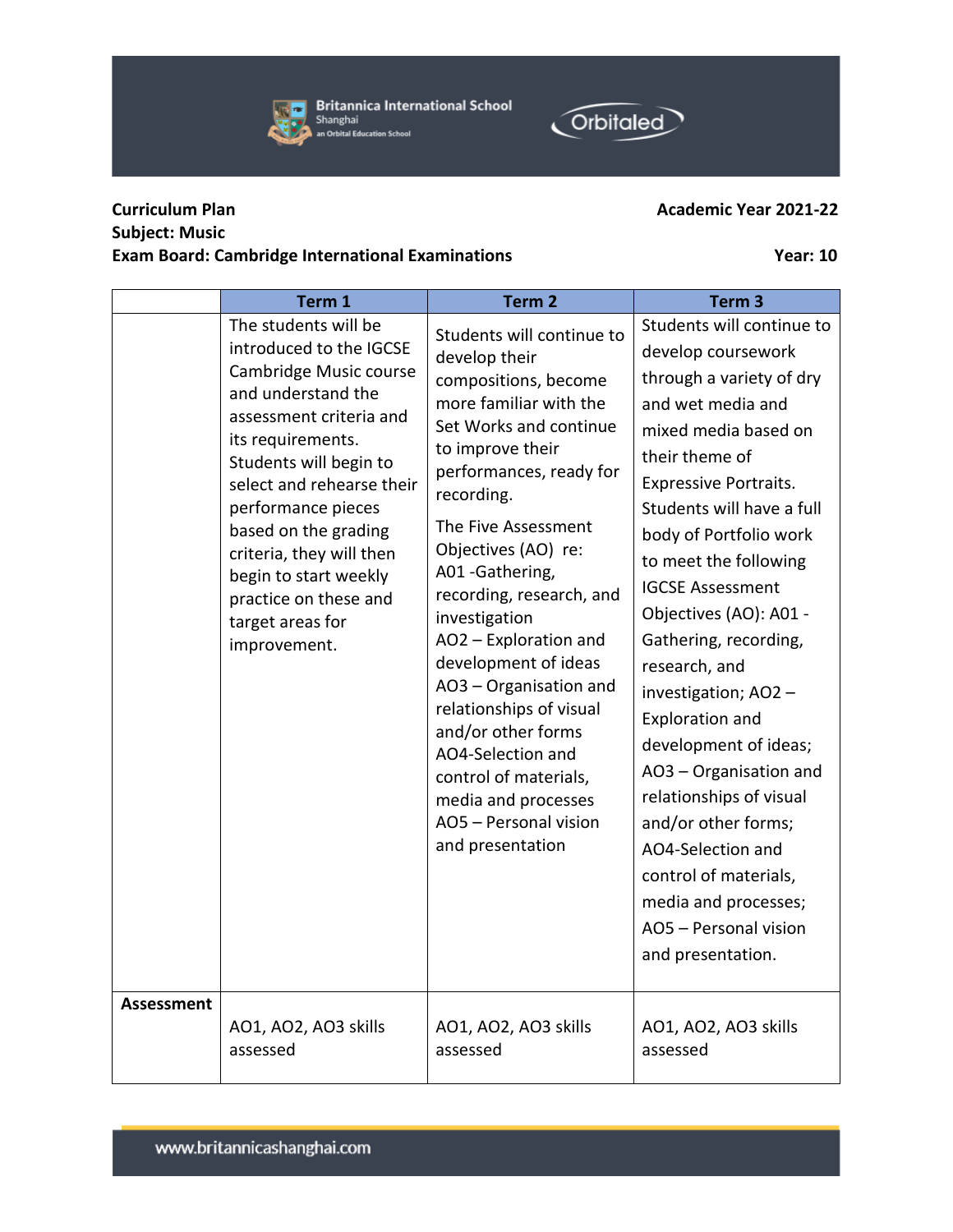| <b>Curriculum Plan</b>             | <b>Academic Year 2021-22</b> |
|------------------------------------|------------------------------|
| <b>Subject: Physical Education</b> |                              |

## **Exam Board: Cambridge International Examinations Year: 10**

| <b>Year Group</b> | Term 1                                                                                                                                                                                                                                                                                                                                                | Term <sub>2</sub>                                                                                                                                                                                                                                                                                                                                                                                           | Term <sub>3</sub>                                                                                                                                                                                                                                                                                                |
|-------------------|-------------------------------------------------------------------------------------------------------------------------------------------------------------------------------------------------------------------------------------------------------------------------------------------------------------------------------------------------------|-------------------------------------------------------------------------------------------------------------------------------------------------------------------------------------------------------------------------------------------------------------------------------------------------------------------------------------------------------------------------------------------------------------|------------------------------------------------------------------------------------------------------------------------------------------------------------------------------------------------------------------------------------------------------------------------------------------------------------------|
| 10                | <b>Block 1</b><br><b>Invasion Games</b><br>Sports could include<br>Football, Basketball,<br>Netball and Hockey.<br>Passing/Receiving.<br>$\bullet$<br>Dribbling.<br>$\bullet$<br>Shooting.<br>$\bullet$<br><b>Tactical Awareness.</b><br>$\bullet$<br>Match Fitness.<br>$\bullet$<br>Rules and<br>$\bullet$<br>Regulations.<br>Gameplay.<br>$\bullet$ | <b>Block 3</b><br><b>Swimming</b><br>Water<br>$\bullet$<br>Safety/Evaluation<br>(Treading Water<br>for different<br>lengths of time).<br>Entry and Exit<br>٠<br>(Seated<br>Dive/Crouch<br>Dive/Standing<br>Dive).<br><b>Water Skills</b><br>$\bullet$<br>(Push and<br>Glide/Skull<br>Diving/Retrieving<br>Objects under<br>water).<br><b>Swimming Stokes</b><br>$\bullet$<br>(Freestyle/Front<br>Crawl/Back | <b>Block 5</b><br><b>Striking and Fielding</b><br>Throwing/Catching/Bowling.<br>$\bullet$<br>Batting.<br>$\bullet$<br>Fielding.<br>$\bullet$<br><b>Tactical Awareness.</b><br>$\bullet$<br>Rules and Regulations.<br>$\bullet$<br>Team/Social Building.<br>$\bullet$<br>Match Fitness.<br>$\bullet$<br>Gameplay. |
|                   | <b>Block 2</b><br><b>Health Related Exercise</b><br><b>Fitness Testing</b><br>(Circuit<br>Training/Continuous<br>Training/Multi Stage<br>Fitness Testing).<br>Muscles/Bones.<br>$\bullet$<br>Components of<br>$\bullet$<br>Fitness.                                                                                                                   | Stroke/Butterfly).<br><b>Block 4</b><br>Net/Wall<br><b>Racket Shot</b><br>Techniques.<br>Movement and<br>$\bullet$<br>positioning on<br>the court.                                                                                                                                                                                                                                                          | <b>Block 6</b><br><b>Athletics</b><br>Running Events-<br>$\bullet$<br>100m/200m/400m/1500m.<br>Jumping Events - Long<br>$\bullet$<br>Jump/Triple Jump/High<br>Jump.<br>Throwing Events -<br>$\bullet$<br>Javelin/Discus/Shot Putt.                                                                               |





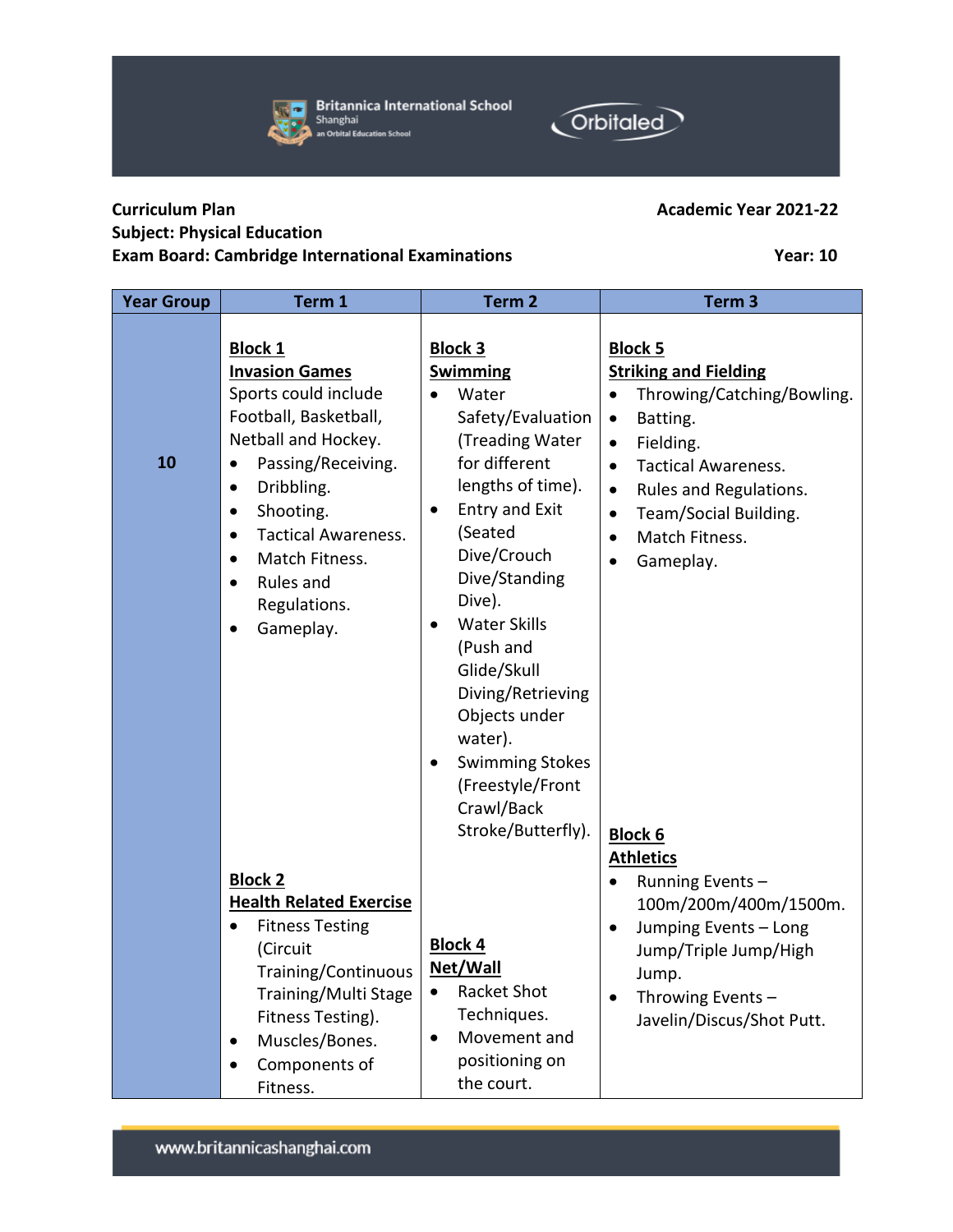

**Strict Britannica International School**<br>Shanghai<br>**All An Orbital Education School** 



|                   | <b>Skill Related Fitness.</b><br>$\bullet$<br>Knowledge and<br>$\bullet$<br>understanding. | Tactical<br>$\bullet$<br>Awareness.<br>Rules and<br>$\bullet$<br>Regulations.<br>Match Fitness.<br>$\bullet$<br>Singles and<br>$\bullet$<br><b>Doubles</b><br>Gameplay. |                                                                                         |
|-------------------|--------------------------------------------------------------------------------------------|-------------------------------------------------------------------------------------------------------------------------------------------------------------------------|-----------------------------------------------------------------------------------------|
| <b>Assessment</b> | <b>Teacher Observations.</b><br>Peer-Assessment.<br>Self-Assessment.<br>Video Analysis.    | Teacher<br>Observations.<br>Peer-Assessment.<br>Self-Assessment.<br>Video Analysis.                                                                                     | <b>Teacher Observations.</b><br>Peer-Assessment.<br>Self-Assessment.<br>Video Analysis. |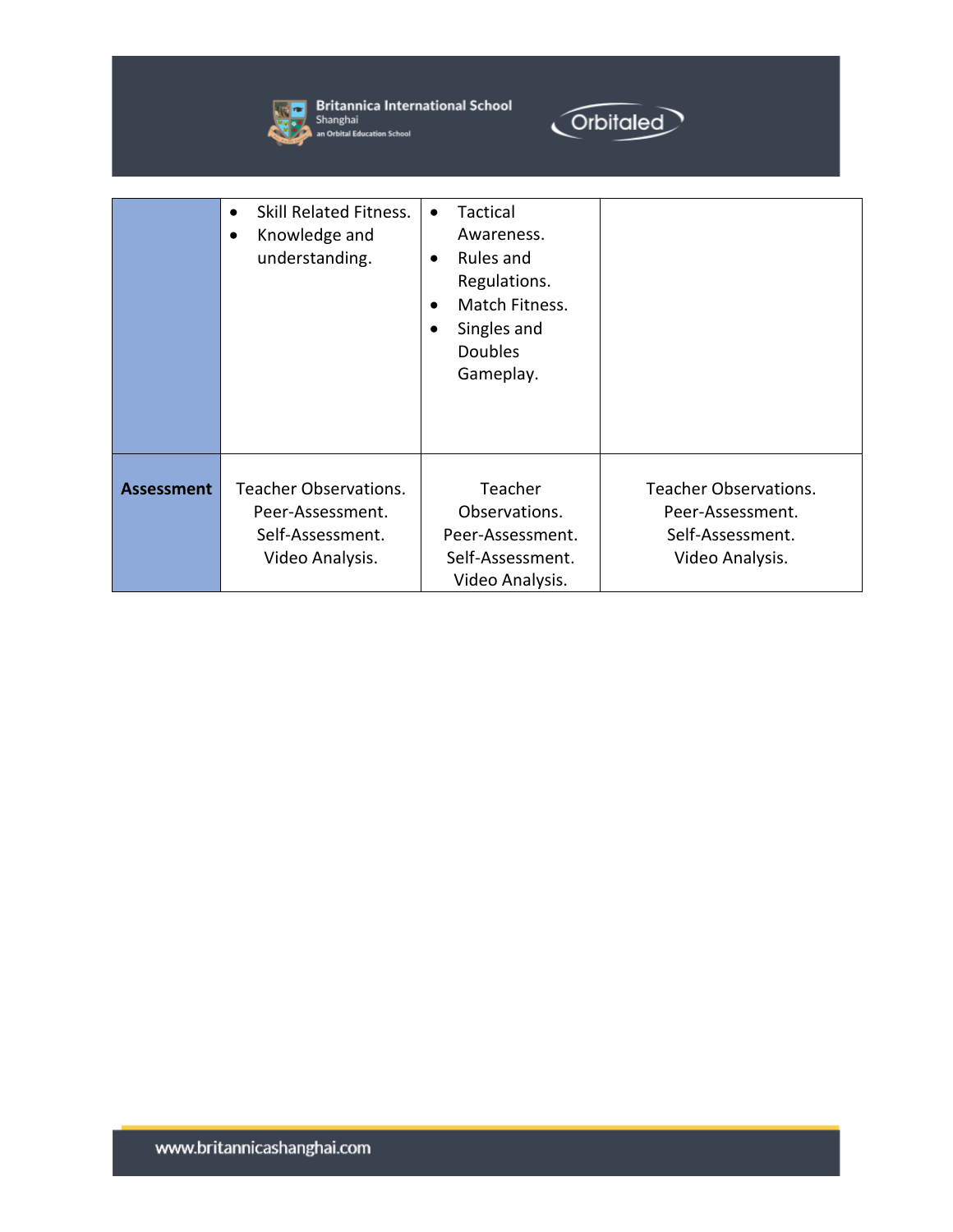



## **Curriculum Plan Academic Year 2021-22 Subject: Native Mandarin Exam Board: Cambridge International Examinations Year: 10**

|                   | Term 1                                 | Term <sub>2</sub>                      | Term <sub>3</sub>          |
|-------------------|----------------------------------------|----------------------------------------|----------------------------|
|                   | 谁言寸草心                                  | 只缘身在此山中                                | 格物致知                       |
|                   | 此心安处是吾乡                                |                                        | 诸子百家                       |
|                   | 千古风流人物                                 | 每个主题下包括:<br>描写与叙述<br>议论与讨论<br>指导写作及文言文 | 每个主题下包括:<br>描写与叙述<br>议论与讨论 |
|                   | 每个主题下包括:<br>描写与叙述<br>议论与讨论<br>指导写作及文言文 |                                        | 指导写作及文言文                   |
| <b>Assessment</b> | 单元练习                                   | 单元练习                                   | 单元练习                       |
|                   | 总结性综合考试                                | 总结性综合考试                                | 总结性综合考试                    |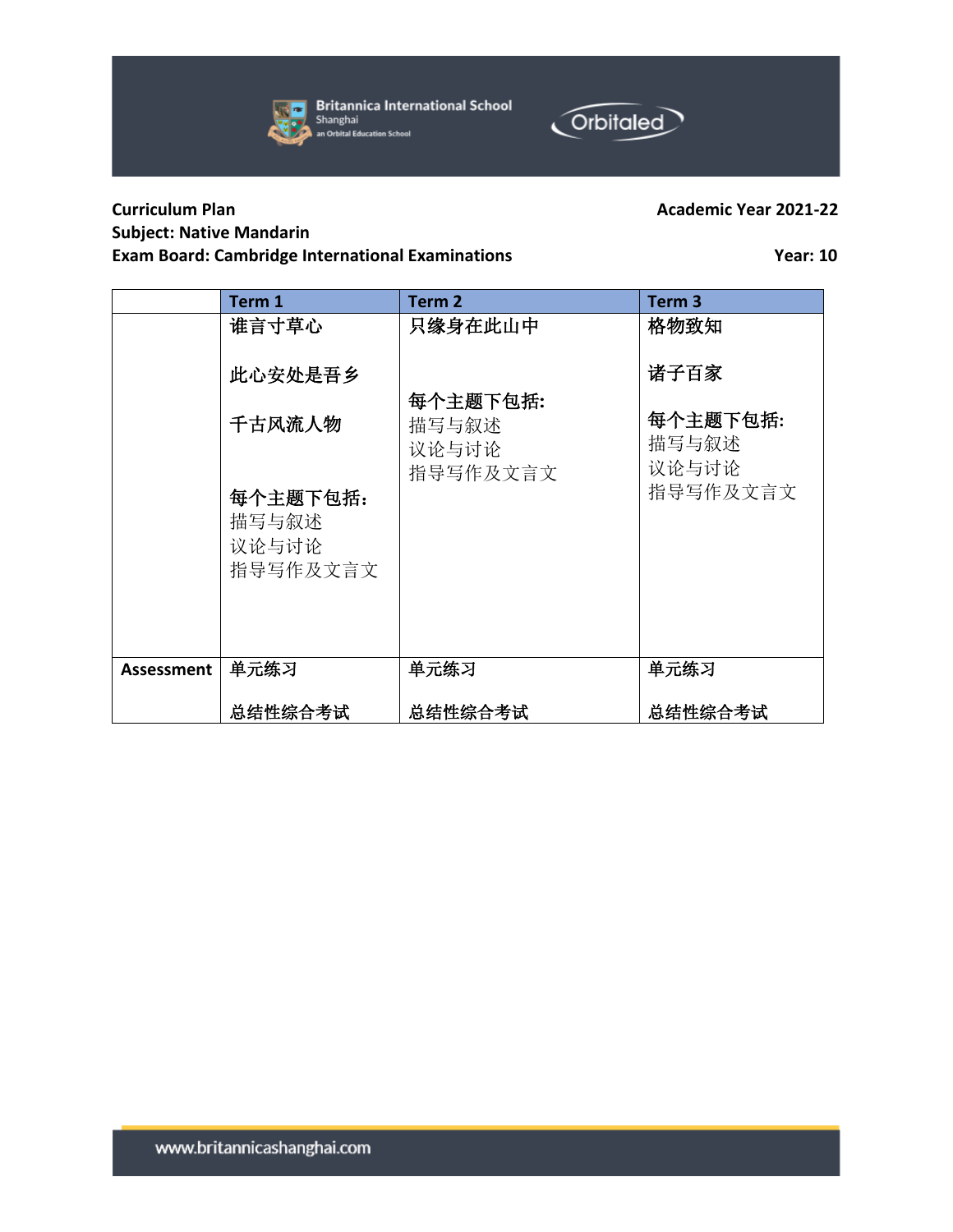

**Britannica International School** Shanghai an Orbital Education School



## **Curriculum Plan Academic Year 2021-22 Subject: Mandarin as Foreign Language Exam Board: Cambridge International Examinations Year: 10**

|            | Term 1                          | Term <sub>2</sub>              | Term <sub>3</sub>              |
|------------|---------------------------------|--------------------------------|--------------------------------|
|            | <b>Everyday Activities</b>      | The world around us            | The world of work              |
|            | Greetings and                   | Weather and climate            | Work experience                |
|            | introductions                   | Transportation                 | Appling for a job              |
|            | Family and pets                 | Holidays: Travel               | Future education and           |
|            | Everyday life                   | experiences                    | career plans                   |
|            | hobbies                         | Holidays: Planning a trip      | <b>International world</b>     |
|            | Eating and drinking             | Public services and            | Interviewing Chinese           |
|            | <b>Personal and social life</b> | customs                        | celebrities                    |
|            | <b>Health and fitness</b>       | Chinese festivals              | Technology and social          |
|            | Home life                       |                                | media                          |
|            | clothes                         |                                | Chinese festivals              |
|            | Shopping                        |                                | Learning Chinese as a          |
|            | Living environment              |                                | foreign language               |
|            | School routine                  |                                | Saving the planet              |
|            | <b>School facilities</b>        |                                |                                |
|            |                                 |                                |                                |
| Assessment | <b>Formative</b><br>assessment  | <b>Formative</b><br>assessment | <b>Formative</b><br>assessment |
|            | on each topic.                  | on each topic.                 | on each topic.                 |
|            | <b>Summative assessment</b>     |                                | <b>Summative assessment</b>    |
|            | on topics in Term 1             |                                | on all the topics learned      |
|            |                                 |                                | this year                      |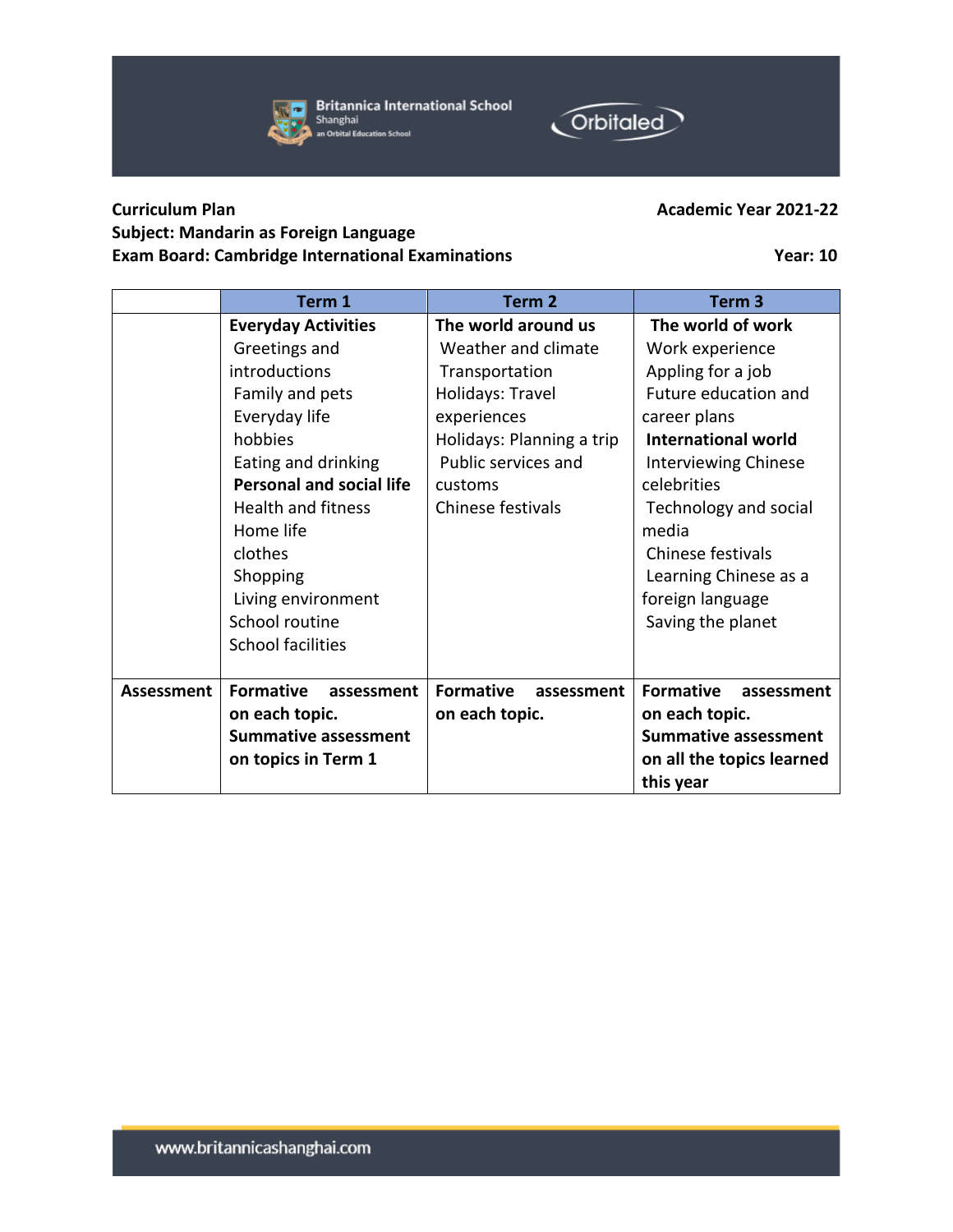



## **Curriculum Plan Academic Year 2021-22 Subject: Business Studies Exam Board: Cambridge International Examinations Year: 10**

|                   | Term 1                                                                   | Term 2                                                                           | Term <sub>3</sub>                                             |
|-------------------|--------------------------------------------------------------------------|----------------------------------------------------------------------------------|---------------------------------------------------------------|
|                   | <b>Business Activity</b>                                                 | Motivating employees                                                             | Internal and external<br>communication                        |
|                   | <b>Classification of businesses</b>                                      | Organisation and<br>management                                                   | Market Research                                               |
|                   | Enterprise, business growth                                              |                                                                                  |                                                               |
|                   | and size                                                                 | Recruitment, selection<br>and training of                                        | <b>Marketing Mix</b>                                          |
|                   | Types of business<br>organization                                        | employees                                                                        |                                                               |
|                   | Business objectives and<br>stakeholder objectives                        |                                                                                  |                                                               |
| <b>Assessment</b> | <b>Exam Style Questions</b><br><b>End of Unit Tests</b><br>Presentations | Exam Style<br>Questions<br>Mock<br>$\qquad \qquad \blacksquare$<br>Presentations | Exam Style<br>Questions<br><b>Final Mock</b><br>Presentations |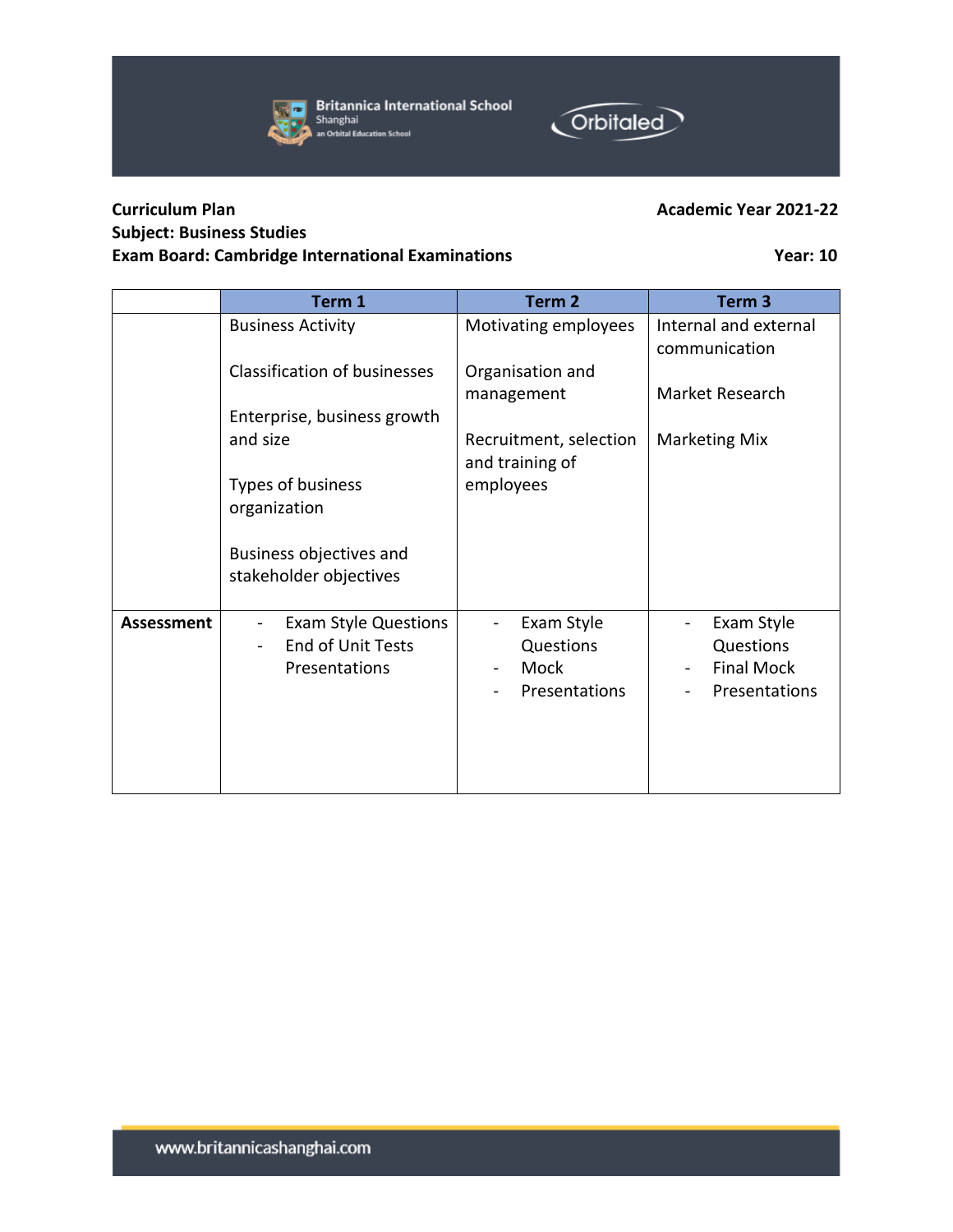

**Britannica International School** Shanghai<br>an Orbital Education School



## **Curriculum Plan Academic Year 2021-22 Subject: PSHE Exam Board: Cambridge International Examinations Year: 10**

| <b>Year Group</b> | Term 1                                                                                                                                                                                                                                                                                                                                            | Term <sub>2</sub>                                                                                                                                                                                                                                                              | Term <sub>3</sub>                                                                                                                                                                                                                                                      |
|-------------------|---------------------------------------------------------------------------------------------------------------------------------------------------------------------------------------------------------------------------------------------------------------------------------------------------------------------------------------------------|--------------------------------------------------------------------------------------------------------------------------------------------------------------------------------------------------------------------------------------------------------------------------------|------------------------------------------------------------------------------------------------------------------------------------------------------------------------------------------------------------------------------------------------------------------------|
|                   | <b>Health &amp; Wellbeing</b>                                                                                                                                                                                                                                                                                                                     | <b>Relationships</b>                                                                                                                                                                                                                                                           | Living in the Wider World                                                                                                                                                                                                                                              |
|                   | Self-Concept:                                                                                                                                                                                                                                                                                                                                     | <b>Positive Relationships:</b>                                                                                                                                                                                                                                                 | <b>Work and Career:</b>                                                                                                                                                                                                                                                |
| 10                | H1. to accurately assess<br>$\bullet$<br>their areas of strength<br>and development, and<br>where appropriate, act<br>upon feedback<br>H2. how self-confidence<br>$\bullet$<br>self-esteem, and mental<br>health are affected<br>positively and negatively<br>by internal and external<br>influences and ways of                                  | R1. the characteristics<br>and benefits of strong,<br>positive relationships,<br>including mutual<br>support, trust, respect<br>and equality<br>R2. the role of<br>$\bullet$<br>pleasure in intimate<br>relationships,<br>including orgasms<br>R3. to respond<br>$\bullet$     | L7. about the labour<br>$\bullet$<br>market, local, national<br>and international<br>employment<br>opportunities<br>L8. about employment<br>٠<br>sectors and types, and<br>changing patterns of<br>employment<br>L9. to research, secure<br>$\bullet$<br>and take full |
|                   | managing this                                                                                                                                                                                                                                                                                                                                     | appropriately to<br>indicators of<br>unhealthy                                                                                                                                                                                                                                 | advantage of any<br>opportunities for work<br>experience that are                                                                                                                                                                                                      |
|                   | <b>Mental Health and</b>                                                                                                                                                                                                                                                                                                                          | relationships,                                                                                                                                                                                                                                                                 | available                                                                                                                                                                                                                                                              |
|                   | emotional wellbeing:                                                                                                                                                                                                                                                                                                                              | including seeking help                                                                                                                                                                                                                                                         | L10. to develop their<br>$\bullet$                                                                                                                                                                                                                                     |
|                   | H5. the characteristics of<br>mental and emotional<br>health; to develop<br>empathy and<br>understanding about how<br>daily actions can affect<br>people's mental health<br>H6. about change and its<br>$\bullet$<br>impact on mental health<br>and wellbeing and to<br>recognise the need for<br>emotional support during<br>life changes and/or | where necessary<br>R4. the importance of<br>٠<br>stable, committed<br>relationships,<br>including the rights<br>and protections<br>provided within<br>legally recognised<br>marriages and civil<br>partnerships and the<br>legal status of other<br>long-term<br>relationships | career identity,<br>including values in<br>relation to work, and<br>how to maximise their<br>chances when<br>applying for education<br>or employment<br>opportunities<br><b>Employment Rights and</b><br><b>Responsibilities:</b><br>L13. the skills and               |
|                   | difficult experiences                                                                                                                                                                                                                                                                                                                             |                                                                                                                                                                                                                                                                                | attributes to manage                                                                                                                                                                                                                                                   |
|                   | H7. a broad range of                                                                                                                                                                                                                                                                                                                              |                                                                                                                                                                                                                                                                                | rights and                                                                                                                                                                                                                                                             |
|                   | strategies - cognitive<br>and practical $-$ for                                                                                                                                                                                                                                                                                                   | <b>Bullying, Abuse and</b><br><b>Discrimination:</b>                                                                                                                                                                                                                           | responsibilities at                                                                                                                                                                                                                                                    |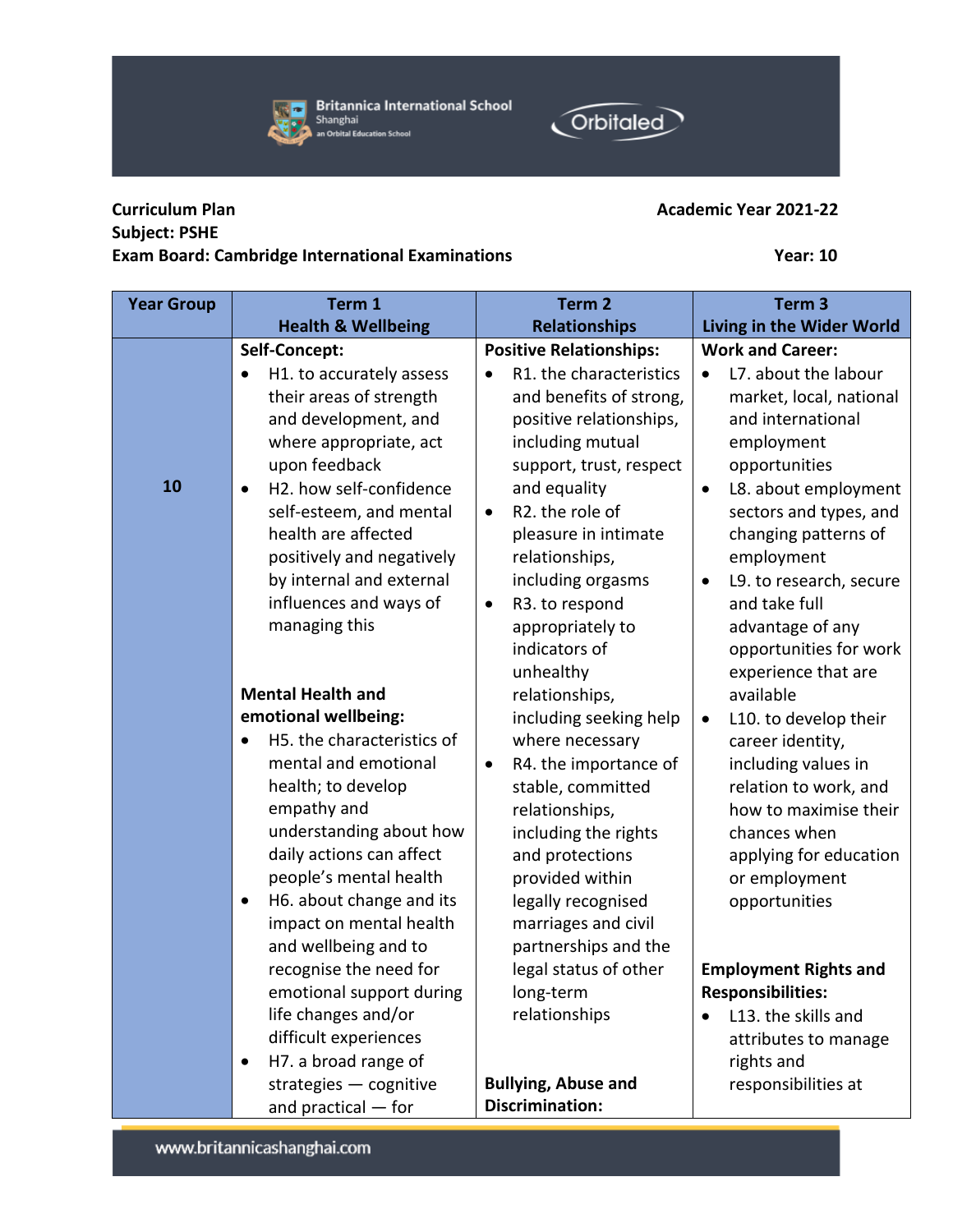



promoting their own emotional wellbeing, for avoiding negative thinking and for ways of managing mental health concerns

### **Healthy Related Decisions:**

- H12. the benefits of having a balanced approach to spending time online
- H13. to identify, evaluate and independently access reliable sources of information, advice and support for all aspects of physical and mental health
- H14. about the health services available to people; strategies to become a confident user of the NHS and other health services; to overcome potential concerns or barriers to seeking help

### **Managing Risk and Personal Safety:**

• H19. the consequences of substance use and misuse for the mental and physical health and wellbeing of individuals and their families, and the wider consequences for communities

- R28. to recognise when others are using manipulation, persuasion or coercion and how to respond
- R29. the law relating to abuse in relationships, including coercive control and online harassment
- R30. to recognise when a relationship is abusive and strategies to manage this

### **Social Influences:**

- R35. to evaluate ways in which their behaviours may influence their peers, positively and negatively, including online, and in situations involving weapons or gangs
- R36. skills to support younger peers when in positions of influence

work including health and safety procedures

• L14. about confidentiality in the workplace, when it should be kept and when it might need to be broken

### **Media Literacy and Digital Resilience:**

- L22. that there are positive and safe ways to create and share content online and the opportunities this offers
- L23. strategies for protecting and enhancing their personal and professional reputation online
- L24. that social media may disproportionately feature exaggerated or inaccurate information about situations, or extreme viewpoints; to recognise why and how this may influence opinions and perceptions of people and events
- L25. how personal data is generated, collected and shared,